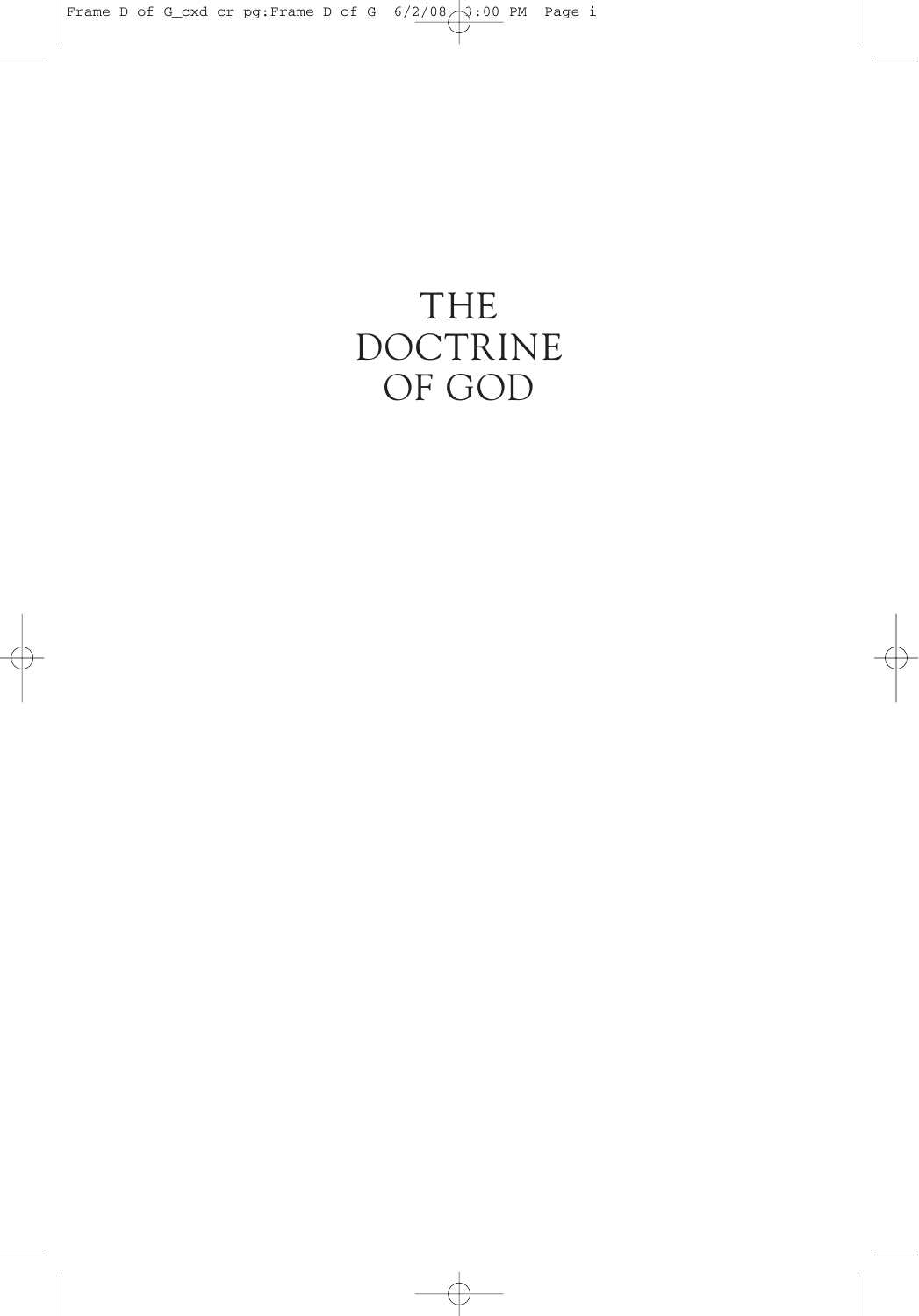## A THEOLOGY OF LORDSHIP

### A SERIES BY JOHN M. FRAME

Also available in the series:

*The Doctrine of the Knowledge of God*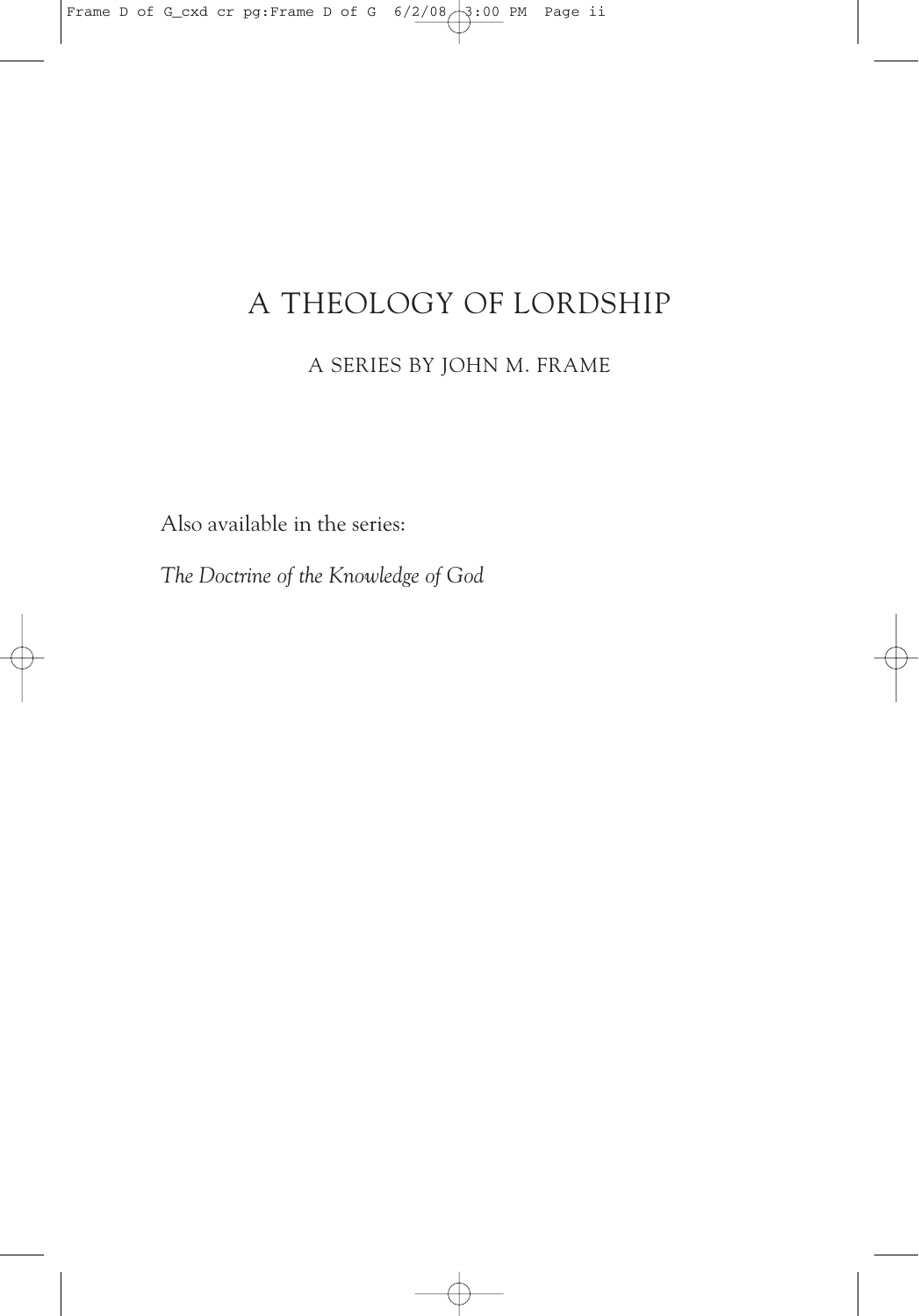Frame D of G\_cxd cr pg:Frame D of G  $6/2/08$  3:00 PM Page iii

# THE DOCTRINE OF GOD

JOHN M. FRAME

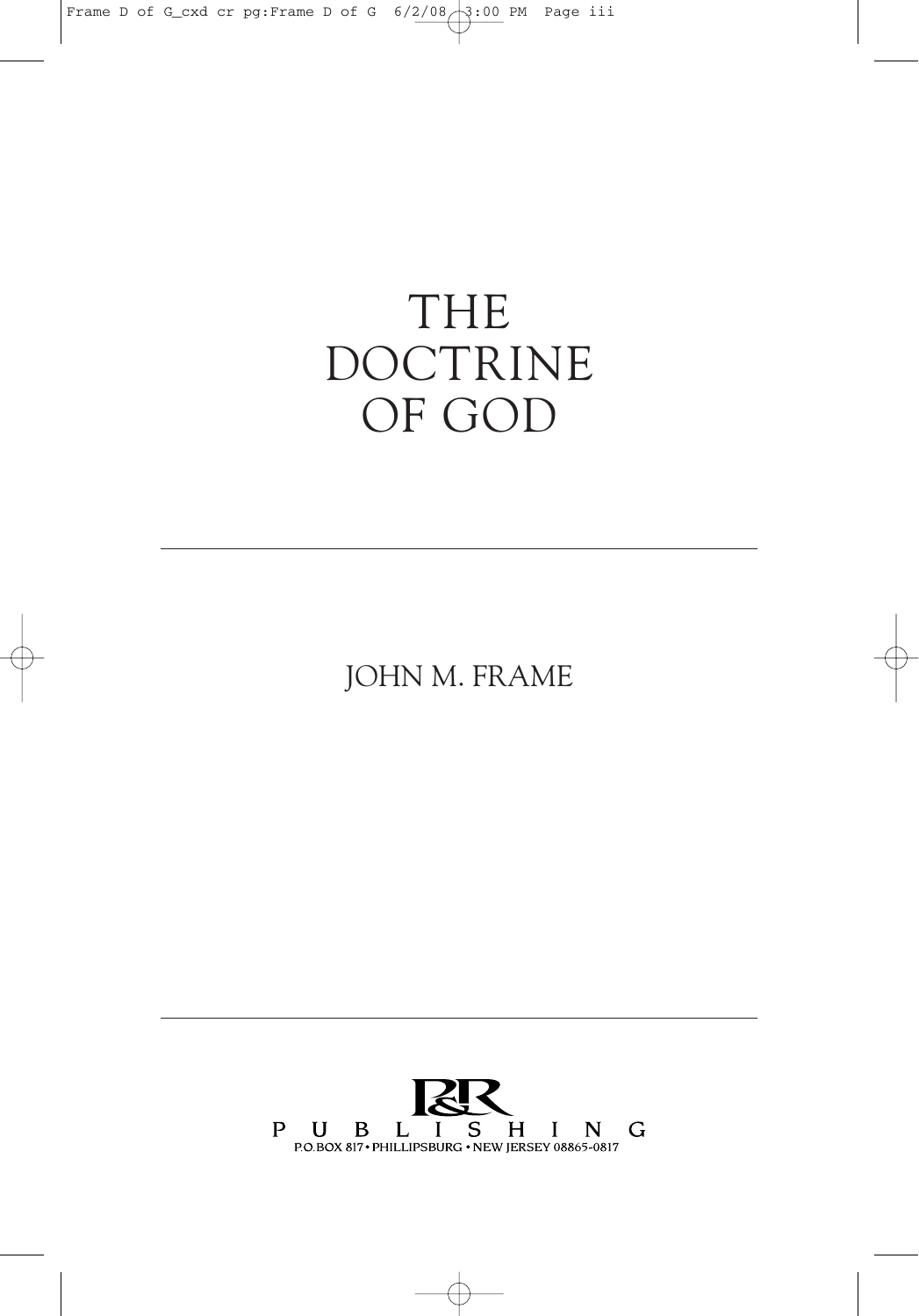Frame D of G\_cxd cr pg: Frame D of G  $6/2/08$  3:00 PM Page iv

© 2002 by John M. Frame

All rights reserved. No part of this book may be reproduced, stored in a retrieval system, or transmitted in any form or by any means—electronic, mechanical, photocopy, recording, or otherwise—except for brief quotations for the purpose of review or comment, without the prior permission of the publisher, P&R Publishing Company, P.O. Box 817, Phillipsburg, New Jersey 08865-0817.

Unless otherwise indicated, all Scripture quotations are from the HOLY BIBLE, NEW INTERNA-TIONAL VERSION®. NIV®. Copyright © 1973, 1978, 1984 by International Bible Society. Used by permission of Zondervan Publishing House. All rights reserved.

Italics in Scripture quotations indicate emphasis added.

Printed in the United States of America

#### **Library of Congress Cataloging-in-Publication Data**

Frame, John M., 1939– The doctrine of God / John M. Frame. p. cm. — (A theology of lordship) Includes bibliographical references (p. ) and indexes. ISBN:10: 0-87552-263-7 ISBN-13: 978-0-87552-263-0 1. God. I. Title. II. Series.

BT103 .F73 2002 231—dc21 2001059110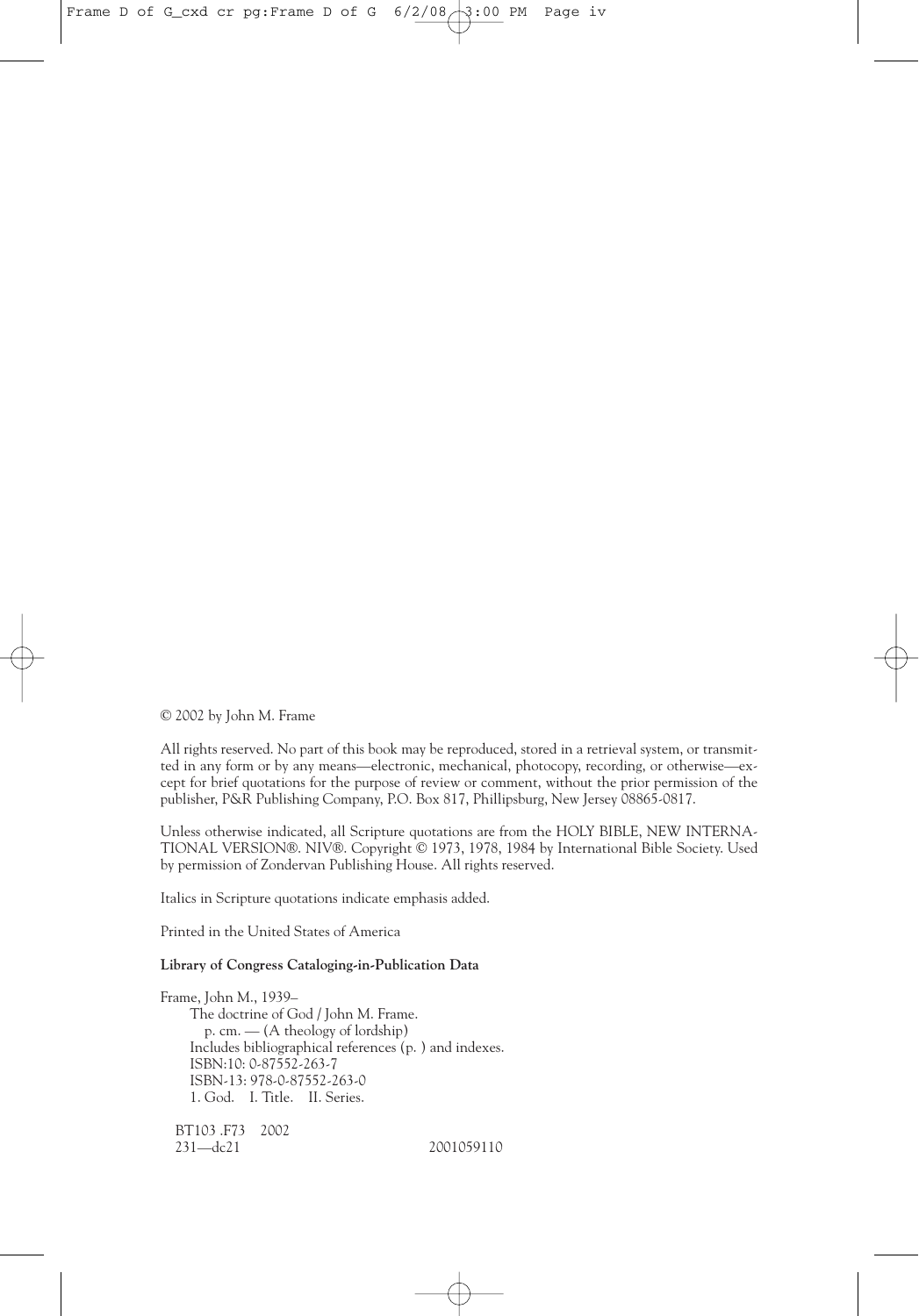Frame D of G\_cxd cr pg:Frame D of G  $6/2/08$  3:00 PM Page v

*To Justin*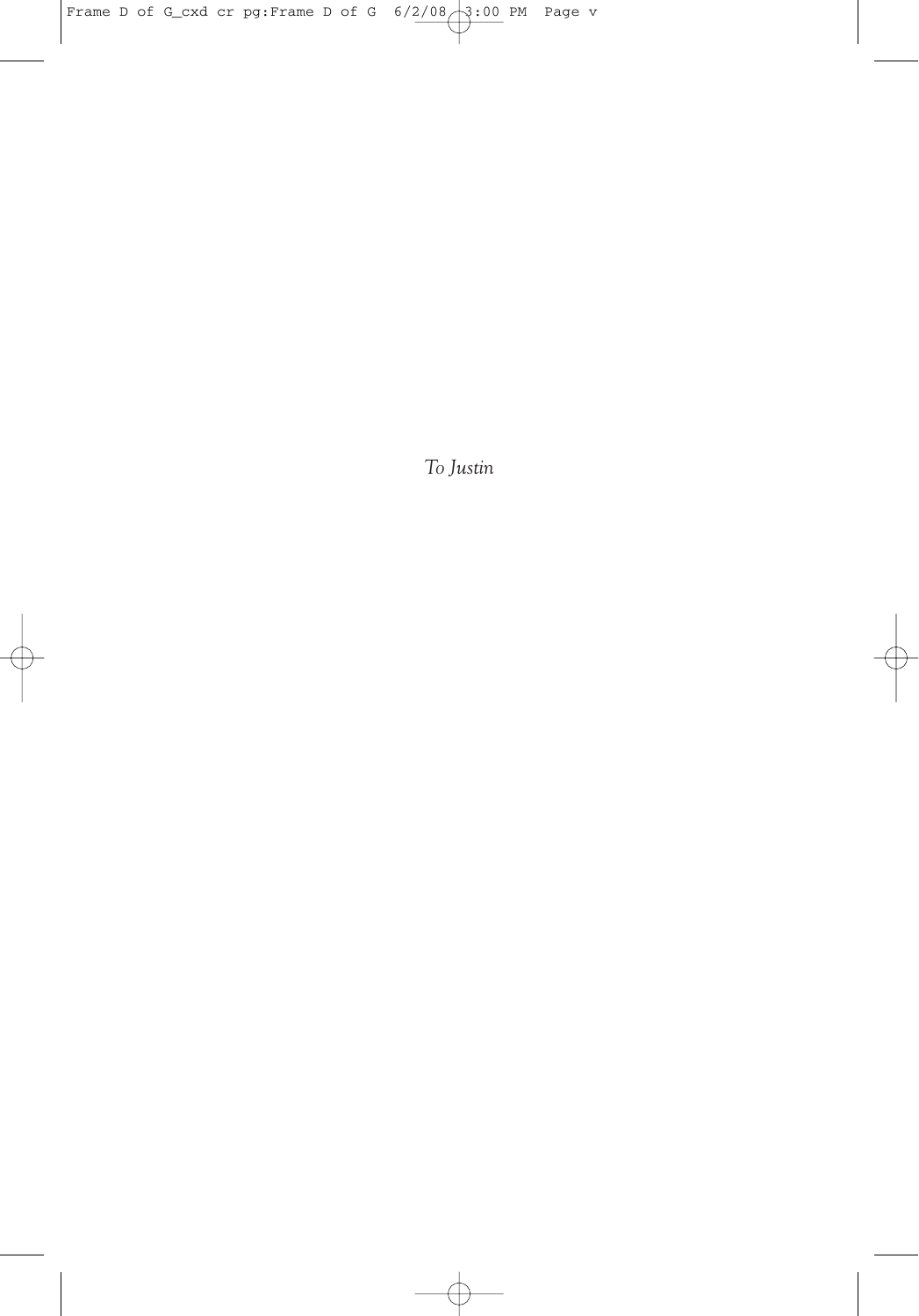*Intentional Blank*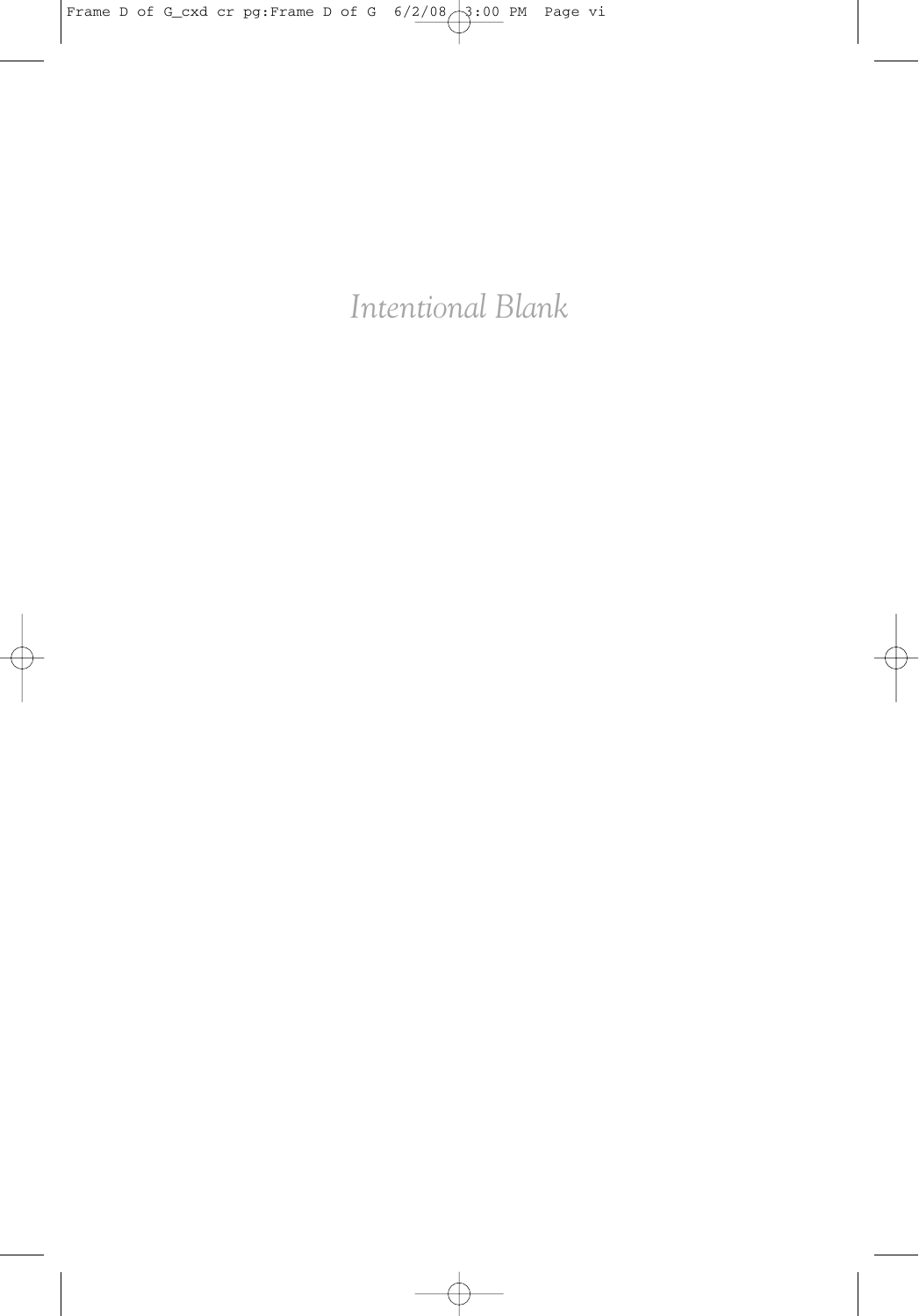"For my thoughts are not your thoughts, neither are your ways my ways," declares the LORD. "As the heavens are higher than the earth, so are my ways higher than your ways and my thoughts than your thoughts." (Isa. 55:8–9) For this is what the high and lofty One says he who lives forever, whose name is holy: "I live in a high and holy place, but also with him who is contrite and lowly in spirit, to revive the spirit of the lowly and to revive the heart of the contrite." (Isa. 57:15) Oh, the depth of the riches of the wisdom and knowledge of God! How unsearchable his judgments, and his paths beyond tracing out! "Who has known the mind of the Lord? Or who has been his counselor?" "Who has ever given to God, that God should repay him?" For from him and through him and to him are all things. To him be the glory forever! Amen. (Rom. 11:33–36)

Worthy is the Lamb, who was slain, to receive power and wealth and wisdom and strength and honor and glory and praise! (Rev. 5:12)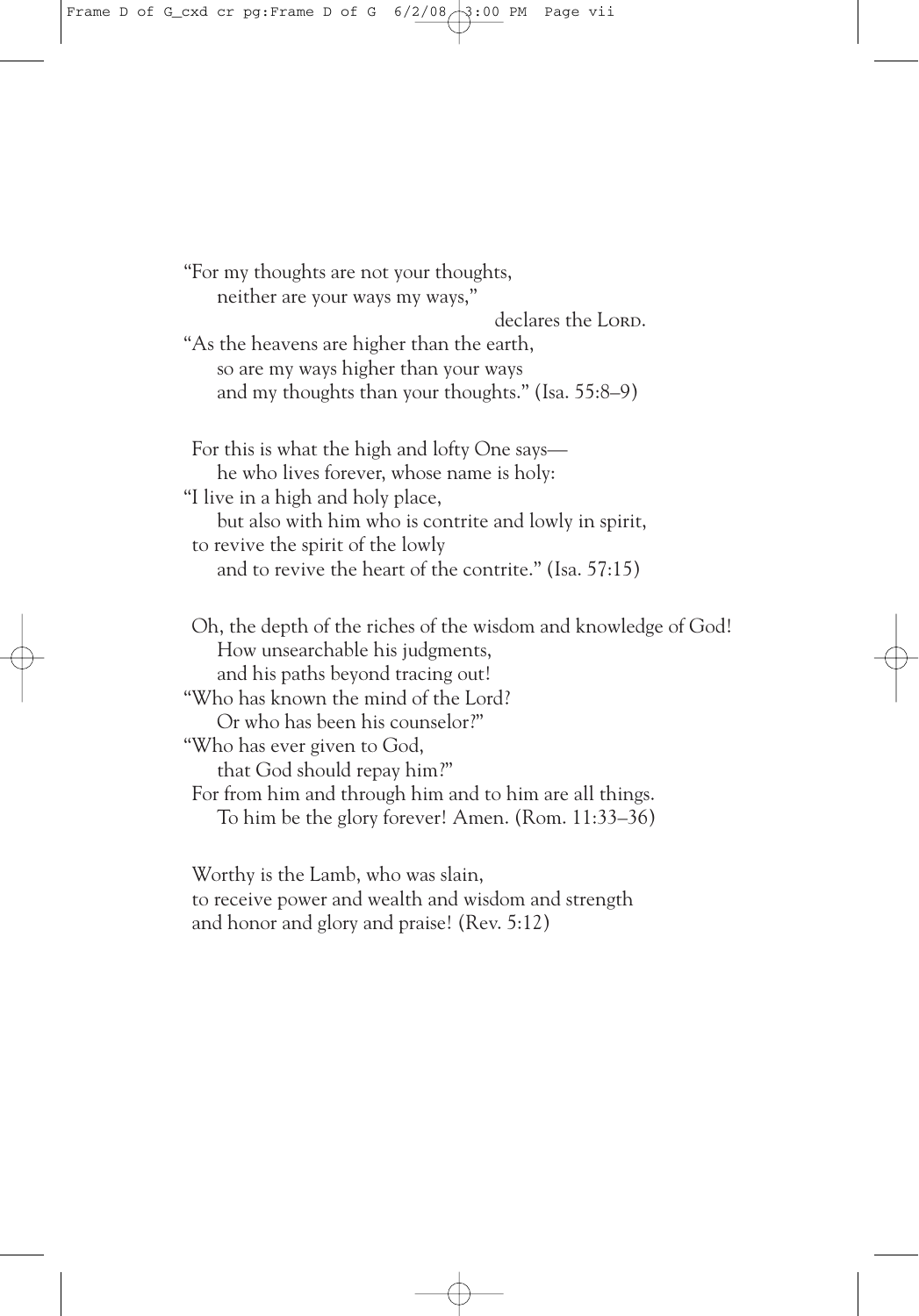Why can't I see God; Is he watching me? Is he somewhere out in space, or is he here with me? I am just a child; teach me from his word; Then I'll go and tell to all the great things I have heard.

Teach me while my heart is tender; Tell me all that I should know, And even through the years I will remember, No matter where I go.\*

\* "Why Can't I See God?" From *Songs on the Westminster Catechism* by Judy Rogers, used by permission. www.judyrogers.com © Judy Rogers, 1991.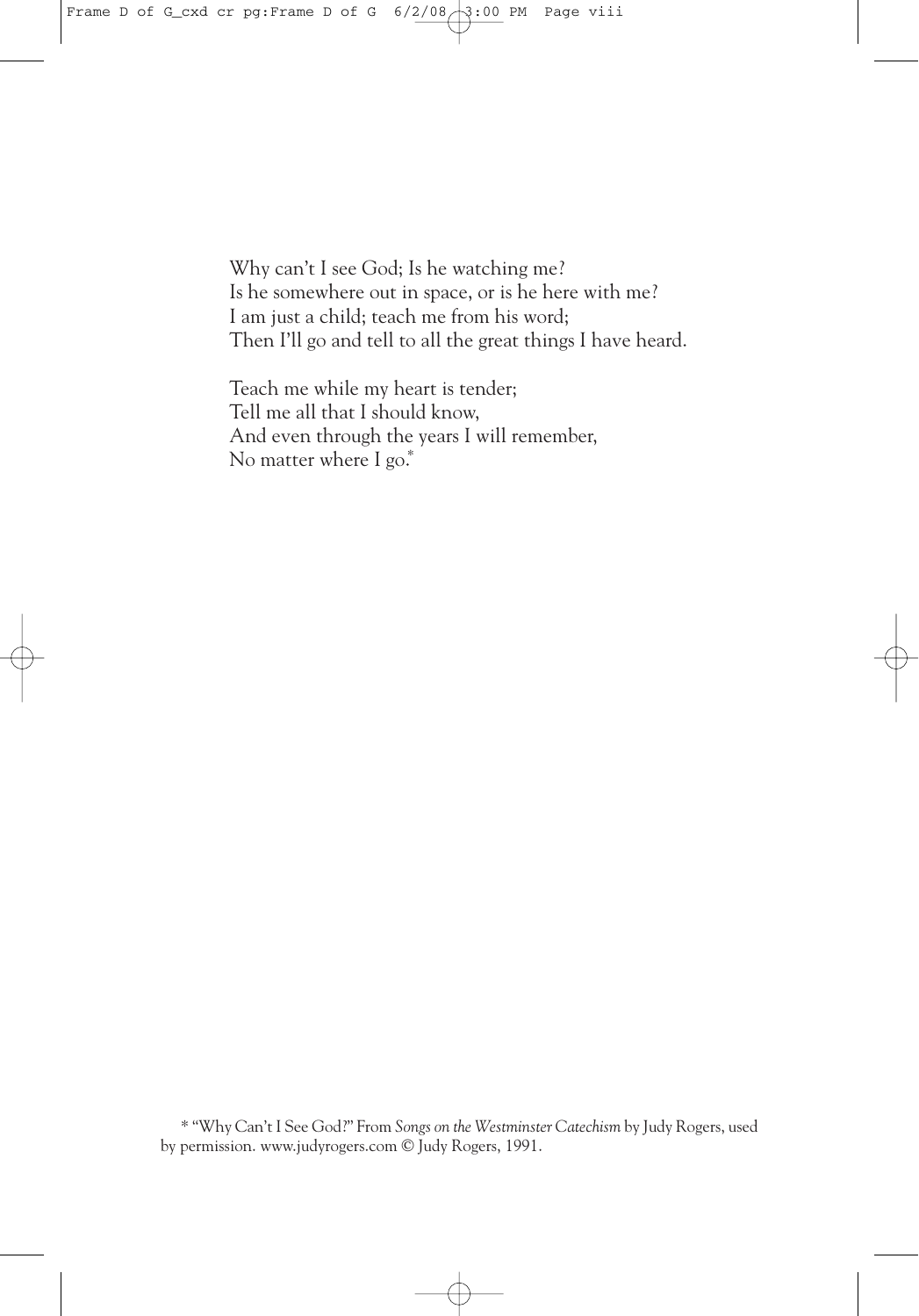Frame D of G\_cxd cr pg:Frame D of G 6/2/08 3:00 PM Page ix

# Contents

| <b>Analytical Outline</b>                          | xi       |
|----------------------------------------------------|----------|
| Preface                                            | XXI      |
| Abbreviations of Frequently Cited Titles           | xxiii    |
| 1. Introduction                                    | 1        |
| PART ONE: YAHWEH THE LORD                          |          |
| 2. The Lord<br>3. The Lordship Attributes: Control | 21<br>36 |
| 4. God's Control: Its Efficacy and Universality    | 47       |
| 5. The Lordship Attributes: Authority              | 80       |
| 6. The Lordship Attributes: Covenant Presence      | 94       |
| 7. Transcendence and Immanence                     | 103      |
| PART TWO: SOME PROBLEM AREAS                       |          |
| 8. Human Responsibility and Freedom                | 119      |
| 9. The Problem of Evil                             | 160      |
| PART THREE: A PHILOSOPHY OF LORDSHIP               |          |
| 10. Ethics                                         | 185      |
| 11. Epistemology                                   | 199      |
| 12. Metaphysics                                    | 214      |
| PART FOUR: THE ACTS OF THE LORD                    |          |
| 13. Miracle                                        | 241      |
| 14. Providence                                     | 274      |
| 15. Creation                                       | 289      |
| 16. God's Decrees                                  | 313      |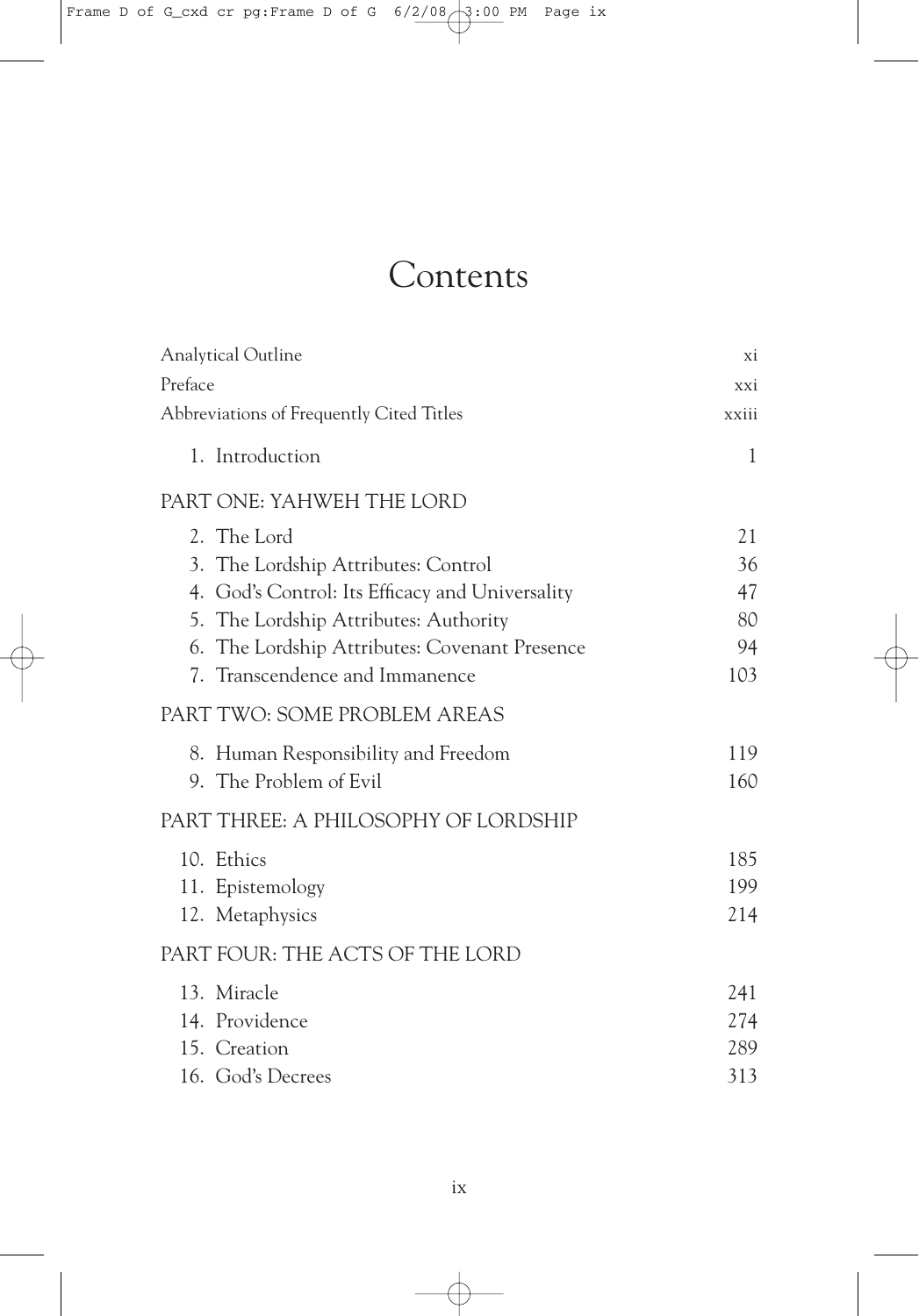| n n | v. | ≙מ≍י |
|-----|----|------|
|     |    |      |

| X | Contents |
|---|----------|
|   |          |

### PART FIVE: BIBLICAL DESCRIPTIONS OF GOD

|                    | 17. Names of God                                                                                        | 343 |
|--------------------|---------------------------------------------------------------------------------------------------------|-----|
|                    | 18. Images of God                                                                                       | 362 |
|                    | 19. God's Attributes                                                                                    | 387 |
|                    | 20. God's Goodness                                                                                      | 402 |
|                    | 21. God's Righteousness and Wrath                                                                       | 446 |
|                    | 22. God's Knowledge                                                                                     | 469 |
|                    | 23. God's Power                                                                                         | 513 |
|                    | 24. Lord of Time                                                                                        | 543 |
|                    | 25. Lord of Space, Matter, Light, and Breath                                                            | 576 |
|                    | 26. The Self-Contained God                                                                              | 600 |
|                    | PART SIX: THE TRIUNE GOD                                                                                |     |
|                    | 27. God, Three in One                                                                                   | 619 |
|                    | 28. The Three Are God                                                                                   | 644 |
|                    | 29. Father, Son, and Spirit                                                                             | 688 |
|                    | 30. Summary and Conclusion                                                                              | 736 |
|                    | Appendix A: More Triads                                                                                 | 743 |
|                    | Appendix B: Mark Karlberg on The Doctrine of the Knowledge of God                                       | 751 |
|                    | Appendix C: Mark Karlberg on Cornelius Van Til: An Analysis of<br>His Thought                           | 759 |
|                    | Appendix D: Review of Benjamin Wirt Farley, The Providence of God                                       | 769 |
|                    | Appendix E: Review of Paul Helm, The Providence of God                                                  | 775 |
|                    | Appendix F: Review of Frederick Sontag and M. Darrol Bryant (eds.),<br>God: The Contemporary Discussion | 781 |
|                    | Appendix G: Review of Colin Brown, Miracles and the Critical Mind                                       | 790 |
|                    | Appendix H: Review of David Ray Griffin, Evil Revisited                                                 | 797 |
|                    | Appendix I: Review of Brian G. Armstrong, Calvinism and the<br>Amyraut Heresy                           | 801 |
| Bibliography       |                                                                                                         | 807 |
| Index of Names     |                                                                                                         | 813 |
| Index of Subjects  |                                                                                                         | 819 |
| Index of Scripture |                                                                                                         | 837 |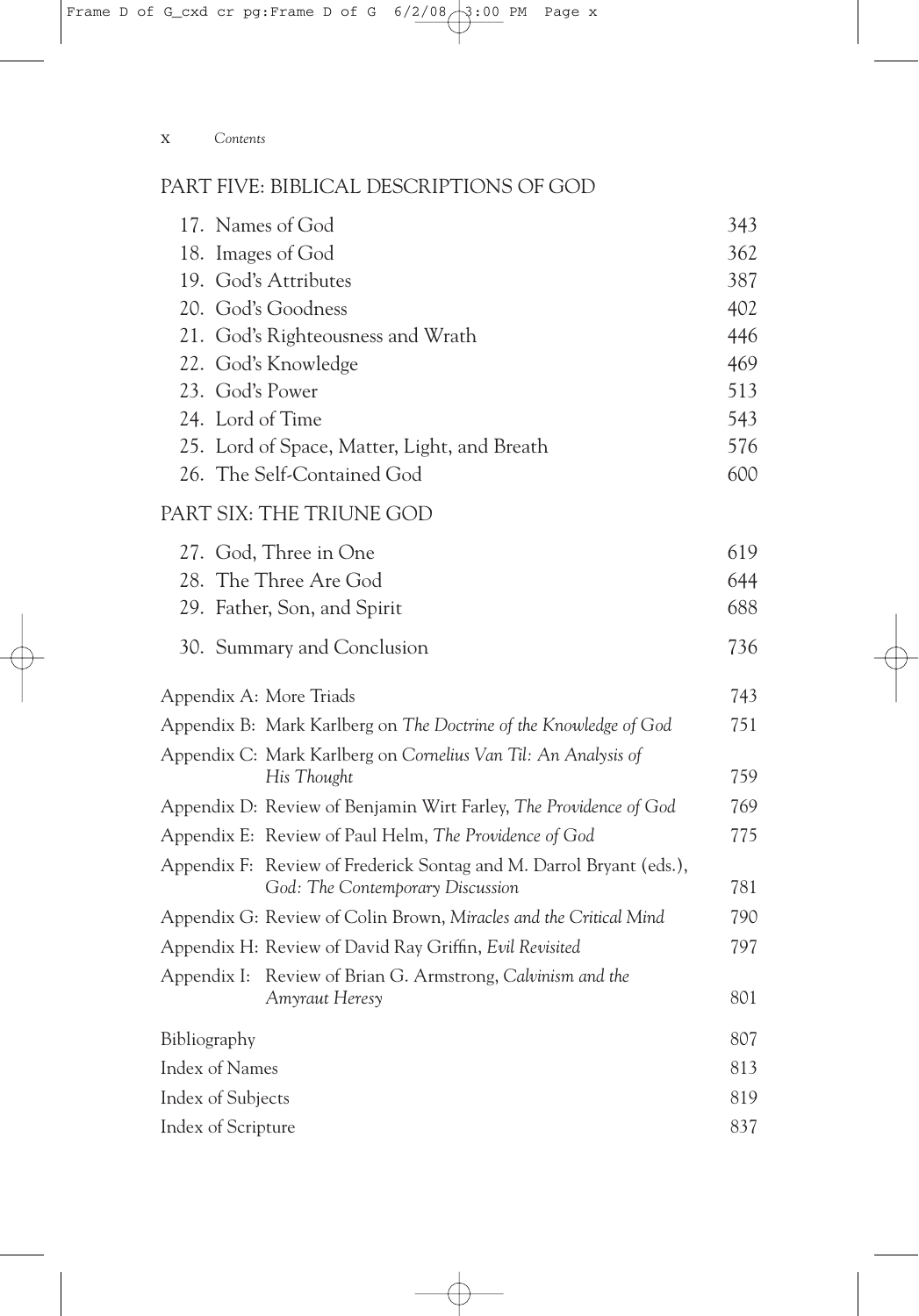## Analytical Outline

- 1. Introduction
	- A. The Doctrine of God in History
	- B. A Response to Scholasticism
		- (1) *Sola Scriptura* Versus Philosophical Imperialism and Traditionalism
		- (2) Covenant Lordship and the Central Message of the Bible
		- (3) Engagement with Recent Philosophy and Theology
		- (4) Changes in the Order of Topics to Facilitate Communication
	- C. The Structure of This Volume

#### PART ONE: YAHWEH THE LORD

- 2. The Lord
	- A. The Centrality of Lordship
	- B. Yahweh: the Name of a Person
	- C. Yahweh, the Holy One
	- D. Lordship as Covenant Headship
- 3. The Lordship Attributes: Control
	- A. Recent and Traditional Views of Exodus 3:14
	- B. Passages Expounding the Name Yahweh
	- C. The Covenantal Triad
	- D. Yahweh the Controller

#### 4. God's Control: Its Efficacy and Universality

- A. The Efficacy of God's Control
- B. Universality: the Natural World
- C. Human History
- D. Individual Human Lives
- E. Human Decisions
- F. Sins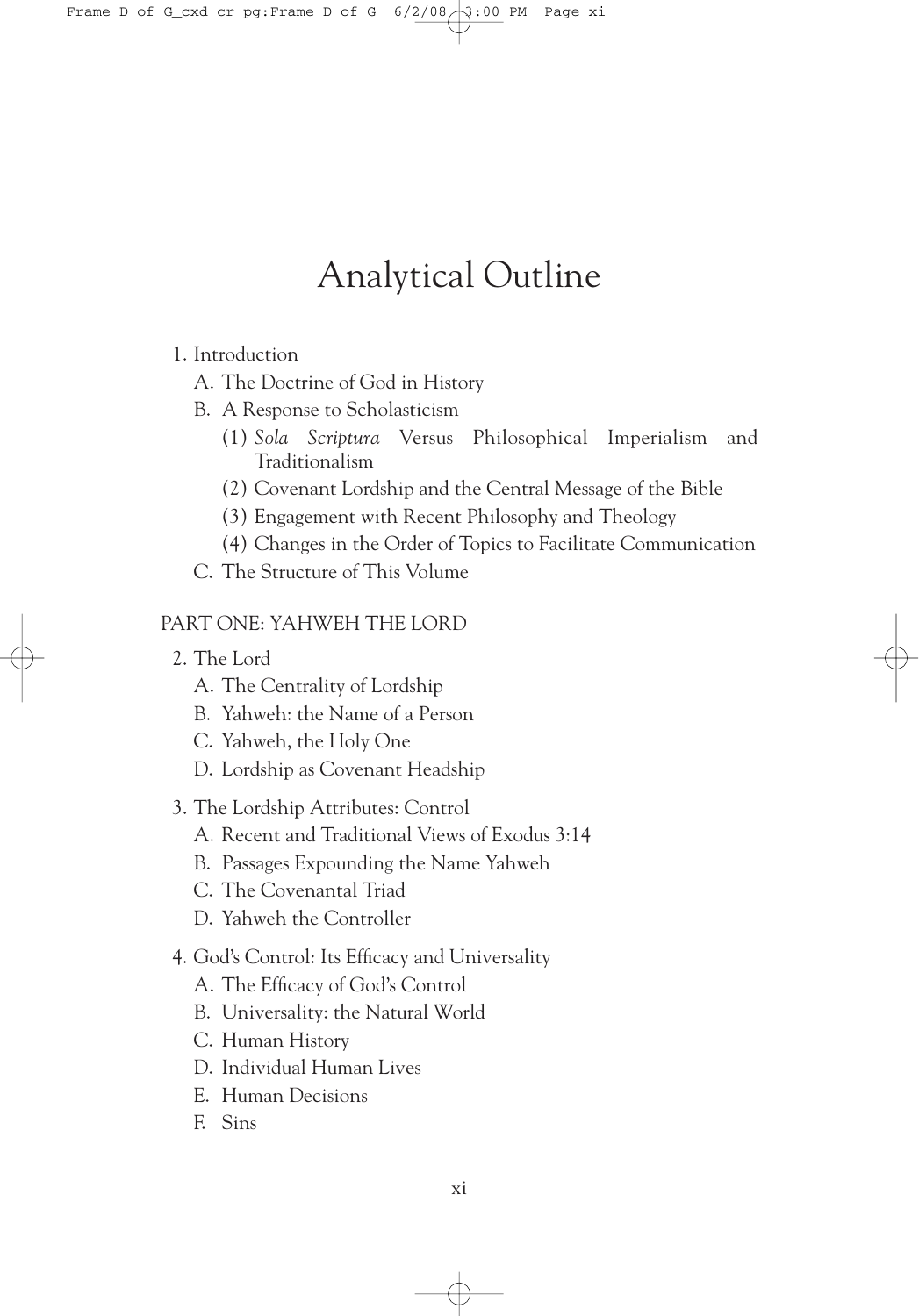xii *Analytical Outline*

- G. Faith and Salvation
- H. Summary Passages
- 5. The Lordship Attributes: Authority
	- A. The Concept of Divine Authority
	- B. Authority as an Aspect of Lordship
	- C. Absolute Authority
	- D. Divine Authority in the History of Redemption
	- E. The Universality of Divine Authority
- 6. The Lordship Attributes: Covenant Presence
	- A. Presence in Time
	- B. Presence in Place
	- C. Presence in Blessing and Judgment
	- D. The Lord's Presence in All Creation
- 7. Transcendence and Immanence
	- A. Transcendence and Immanence in Scripture
	- B. Transcendence and Immanence in Theology
	- C. A Religious Antithesis

#### PART TWO: SOME PROBLEM AREAS

- 8. Human Responsibility and Freedom
	- A. Responsibility as Accountability
	- B. Responsibility as Liability
	- C. Responsibility and Ability
	- D. Excursus on Ability
	- E. Freedom
	- F. A Critique of Libertarianism
	- G. Freedom in the Westminster Confession
	- H. Creaturely Otherness, Integrity, and Significance
	- I. Divine and Human Causality
	- J. Models of Divine and Human Agency
- 9. The Problem of Evil
	- A. The Nature of Evil
	- B. Some Good Things about Evil
	- C. Evil and God's Agency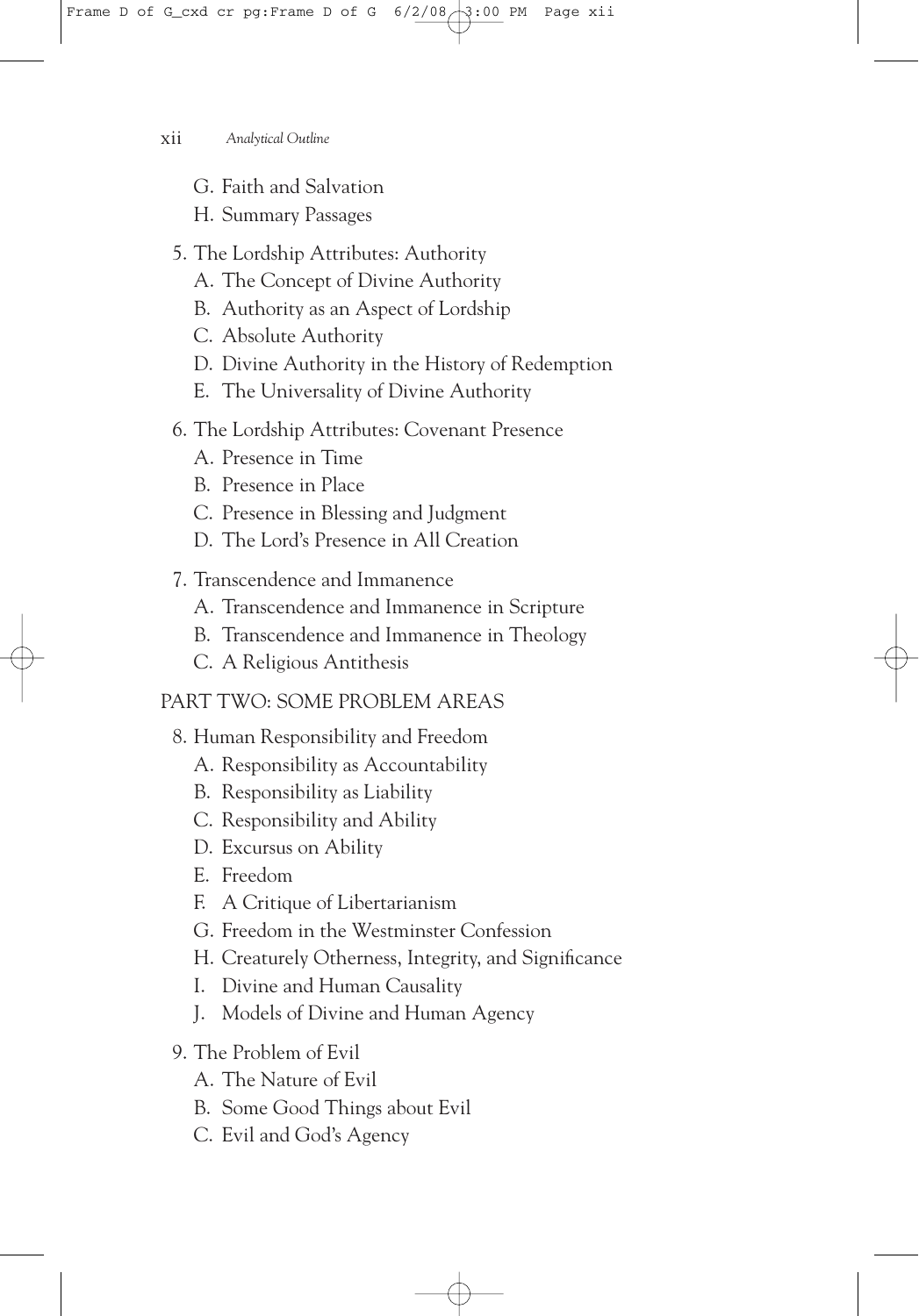*Analytical Outline* xiii

### PART THREE: A PHILOSOPHY OF LORDSHIP

- 10. Ethics
	- A. Existential Ethics
	- B. Teleological Ethics
	- C. Deontological Ethics
	- D. Mixed Approaches
	- E. Christian Ethics
	- F. Some Applications
- 11. Epistemology
	- A. Incomprehensibility and Knowability
	- B. Analogy
	- C. Lordship and Knowledge
- 12. Metaphysics
	- A. The Great Chain of Being
	- B. The Scholastic Philosophy of Being
	- C. Simplicity
	- D. Necessity and Freedom
	- E. Metaphysical Perspectives

### PART FOUR: THE ACTS OF THE LORD

- 13. Miracle
	- A. Structural Overview of Parts Four through Six
	- B. Defining Miracle
	- C. Natural Law
	- D. Immediacy
	- E. Attesting God's Messengers
	- F. Some Other Reformed Views of Miracle
	- G. Miracles as Demonstrations of God's Covenant Lordship
	- H. Miracle and Providence
	- I. Have Miracles Ceased?
	- J. Possibility and Probability
	- K. Evidence for Miracle
	- L. Miracle as Evidence for Christianity
- 14. Providence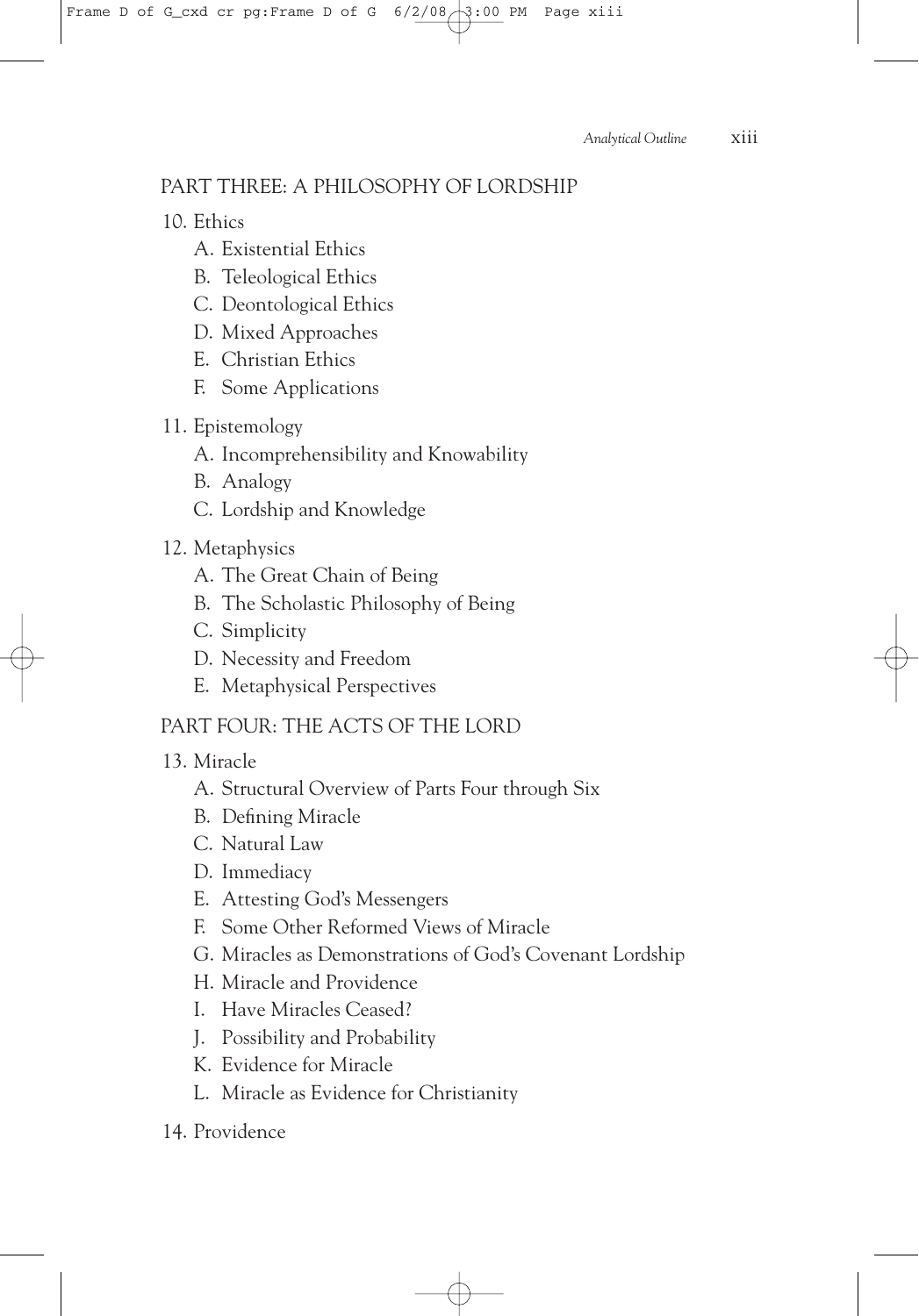xiv *Analytical Outline*

- A. Government
- B. Preservation
- C. Revelation
- D. Concurrence
- 15. Creation
	- A. Defining Creation
	- B. Creation and Covenant Lordship
	- C. Creation and Redemption
	- D. Creation out of Nothing
	- E. The Six Days
	- F. The Age of the Earth
	- G. Evolution
- 16. God's Decrees
	- A. God's Plan
	- B. The Decrees and God's Lordship
	- C. Historical Election
	- D. Eternal Election
	- E. Reprobation
	- F. The Order of the Decrees

#### PART FIVE: BIBLICAL DESCRIPTIONS OF GOD

- 17. Names of God
	- A. Naming and Describing
	- B. God's Name and God Himself
	- C. Name and Lordship
		- (1) Control
		- (2) Authority
		- (3) Presence
	- D. Some Names of God
		- (1) *Yahweh*
		- (2) *'Adon*
		- (3) *'Elohim*
		- (4) *'El*
		- (5) *'El shadday*
		- (6) Compound Names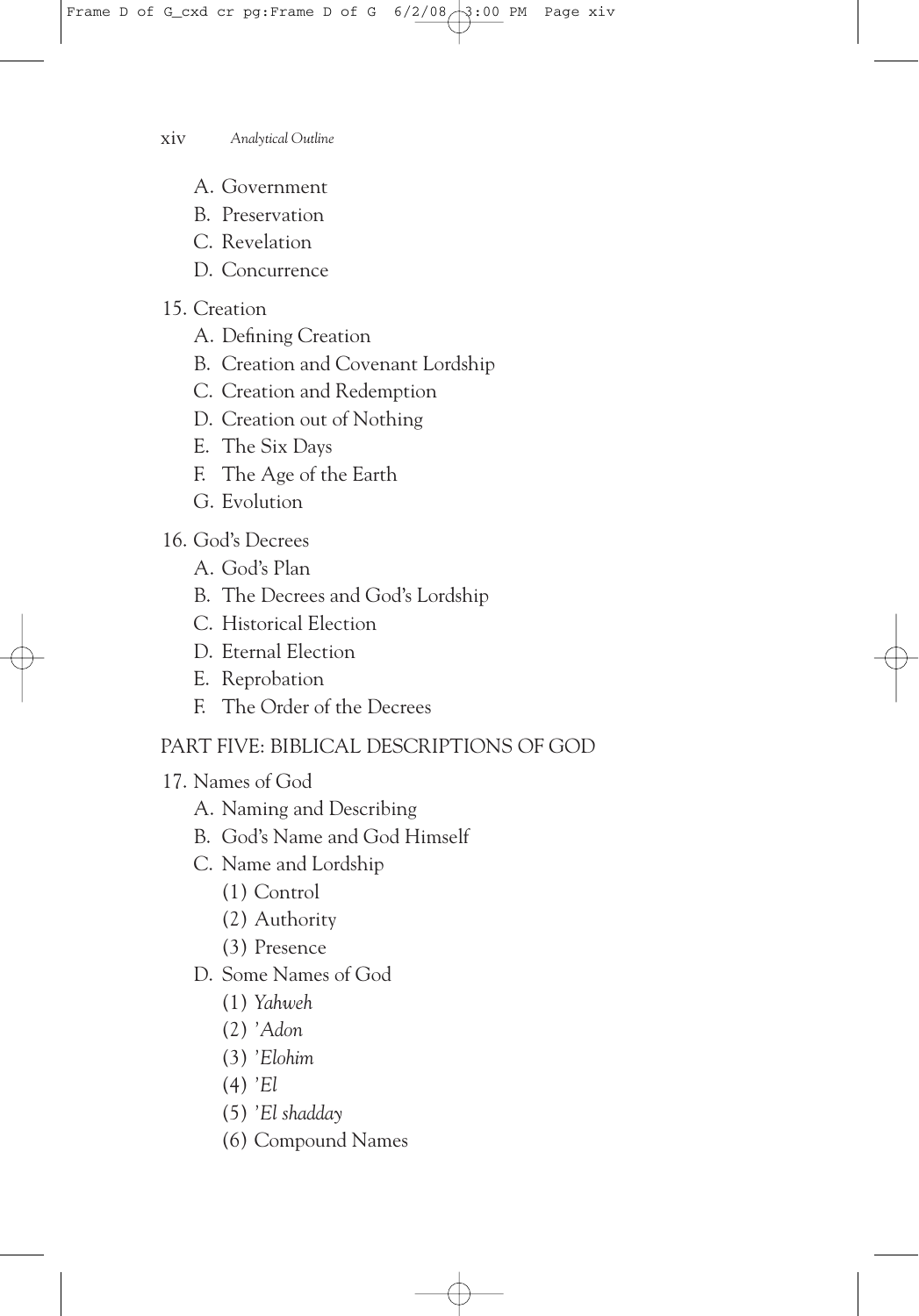- 18. Images of God
	- A. The Theological Possibility of Images
	- B. Anthropomorphisms
	- C. Some Biblical Images of God
	- D. God and Gender
		- (1) What Would a Female God Be Like?
		- (2) Feminine Images of God in Scripture
		- (3) The Theological Importance of Masculine Imagery
- 19. God's Attributes
	- A. Review of the Divine Attributes
	- B. God's Attributes and His Lordship
	- C. Does God Have a Fundamental Attribute?
	- D. Classifying God's Attributes
	- E. Distinctions within Attribute Groups
	- F. Starting with Goodness
- 20. God's Goodness
	- A. Goodness as Perfection
	- B. The Euthyphro Problem
	- C. Goodness as Benevolence
	- D. Objects of God's Goodness
	- E. God's Goodness and His Lordship
	- F. God's Love
	- G. Objects of God's Love
		- (1) God's Self-Love
		- (2) God's Universal Love
		- (3) God's Saving Love
	- H. God's Love and His Lordship
	- I. God's Grace
	- J. Common Grace and God's Patience
		- (1) God Restrains Sin
		- (2) God Restrains His Wrath
		- (3) God Gives Temporal Blessings to All
		- (4) Unregenerate People Do Good
		- (5) Unregenerate People Know Truth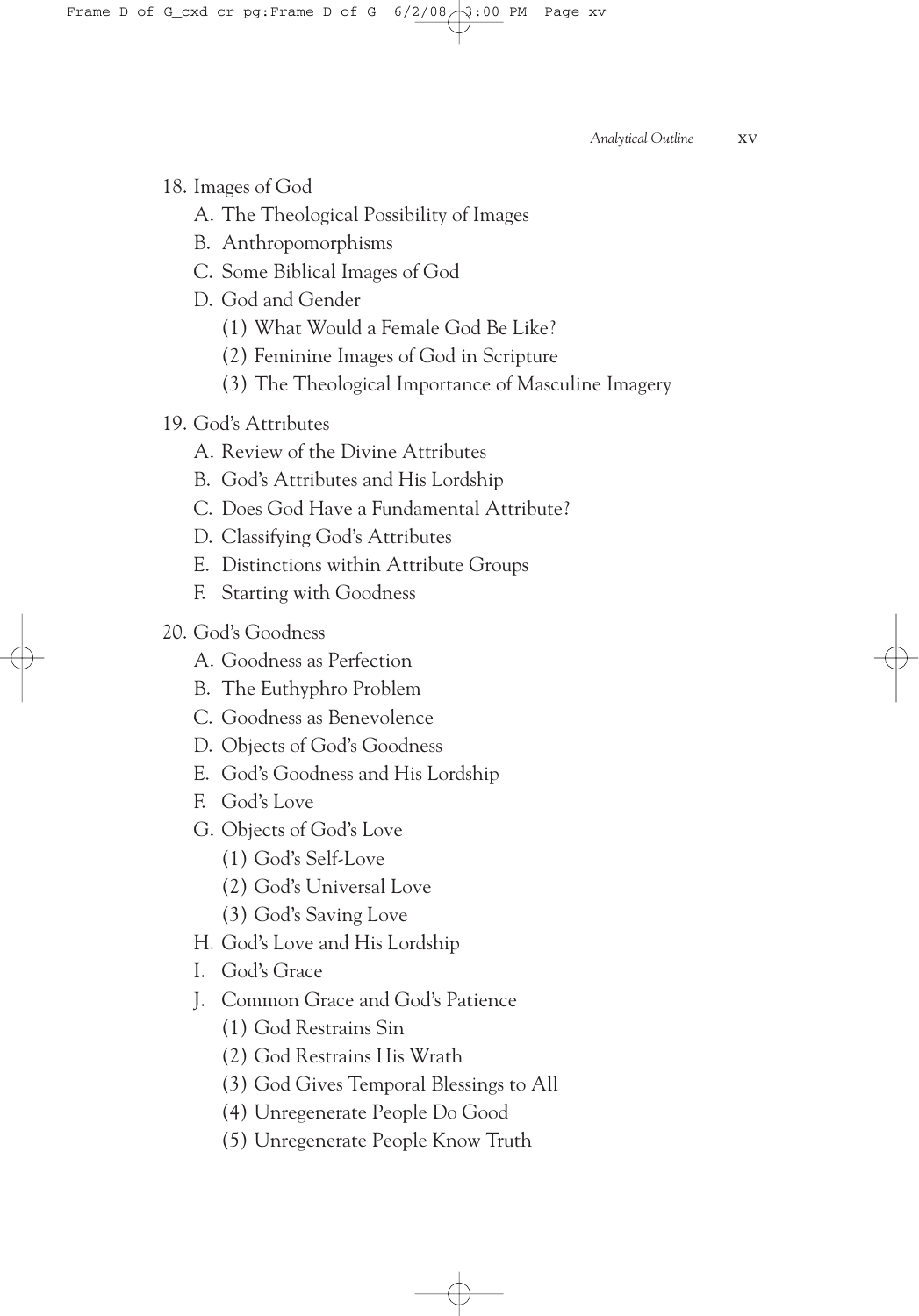- xvi *Analytical Outline*
	- (6) Unregenerate People Experience Some Blessings of the Holy Spirit
	- K. God's Covenant Love
	- L. God's Compassion
	- M. Other Forms of God's Goodness
- 21. God's Righteousness and Wrath
	- A. God's Righteous Standards
	- B. God's Righteous Deeds
	- C. God's Jealousy
	- D. God's Hatred
	- E. God's Wrath
- 22. God's Knowledge
	- A. God's Speech
	- B. God's Truth
	- C. God's Knowledge
	- D. God's Knowledge and His Lordship
	- E. Omniscience
	- F. God's Knowledge of the Future
		- (1) God's Knowledge of the Future in General
		- (2) God's Foreknowledge of Free Human Decisions and Actions
		- (3) Passages Alleged to Teach Divine Ignorance
	- G. God's Knowledge of Possibilities
	- H. God's Knowledge of Contingencies: "Middle Knowledge"
	- I. God's Wisdom
	- J. God's Mind
- 23. God's Power
	- A. God's Omnipotence
		- (1) God Can Do Anything He Pleases
		- (2) Nothing Is Too Hard for God
	- B. What God Cannot Do
	- C. Definitions of Omnipotence
	- D. Absolute and Ordinate Power
	- E. Omnipotence and Redemption
	- F. Power and Weakness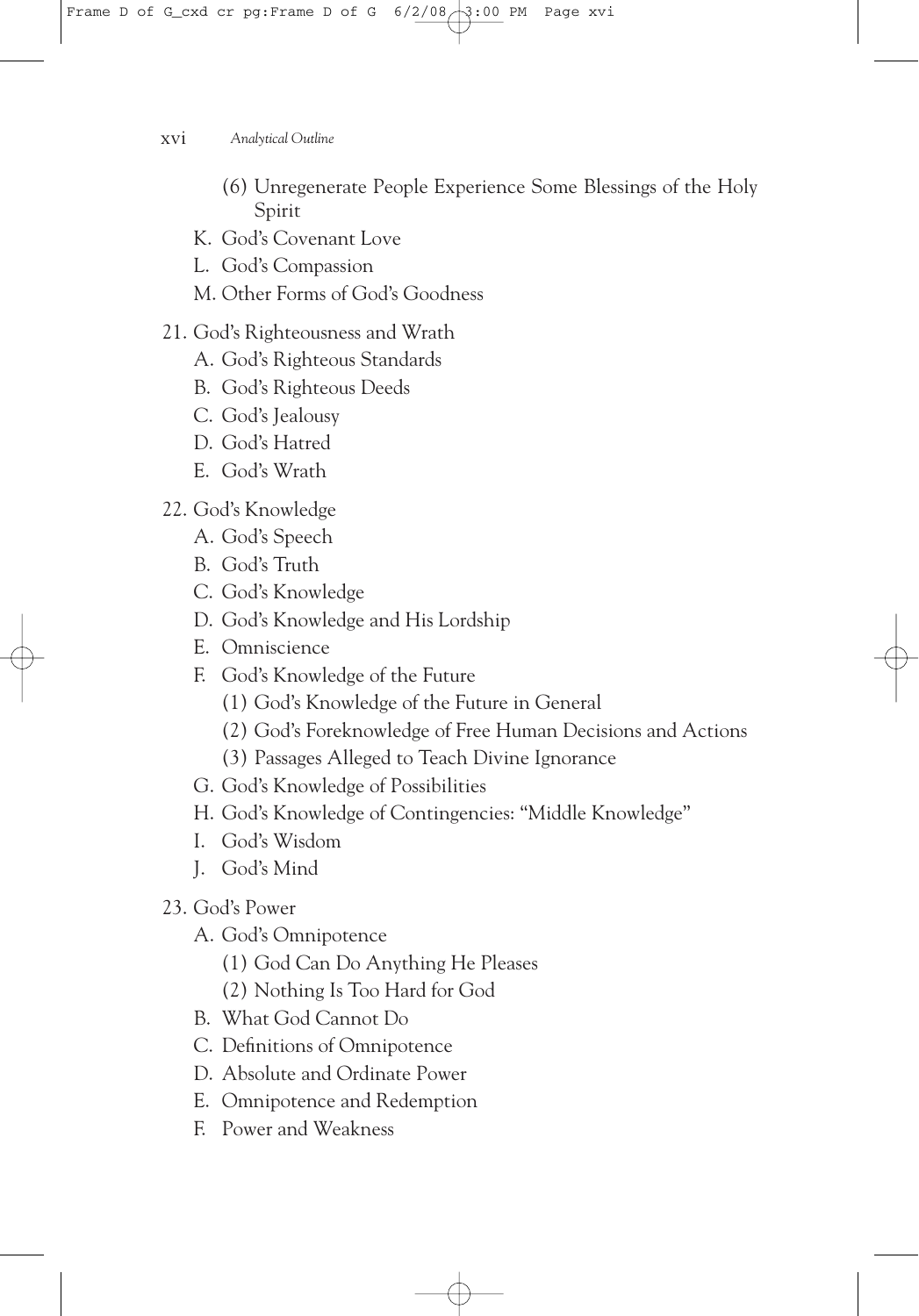*Analytical Outline* xvii

- G. God's Will
- H. Antecedent and Consequent Wills
- I. Decretive and Preceptive Wills
- J. Does God Desire the Salvation of All?
- K. Which Is the Real Will of God?
- L. A Third Will?
- 24. Lord of Time
	- A. God's Infinity
	- B. God's Eternity
	- C. Arguments against Divine Atemporality
	- D. Arguments for Divine Atemporality
	- E. Scripture on God and Time
	- F. God's Temporal Omnipresence
	- G. God's Unchangeability
		- (1) A God Who Relents
		- (2) How Is God Unchanging?
		- (3) Unchangeability and Temporal Omnipresence
	- H. Some Modern Views
		- (1) Process Theology
		- (2) Futurism
- 25. Lord of Space, Matter, Light, and Breath
	- A. God's Immensity
		- (1) Explicit Scripture Texts
		- (2) An Ethical Focus
		- (3) Biblical Personalism
		- (4) Lordship and Space
	- B. God's Spatial Omnipresence
	- C. God's Incorporeality
	- D. Theophany and Incarnation
	- E. God's Invisibility
	- F. God's Glory
		- (1) The Glory-Theophany
		- (2) Glory as God's Presence
		- (3) God's Glory in Creation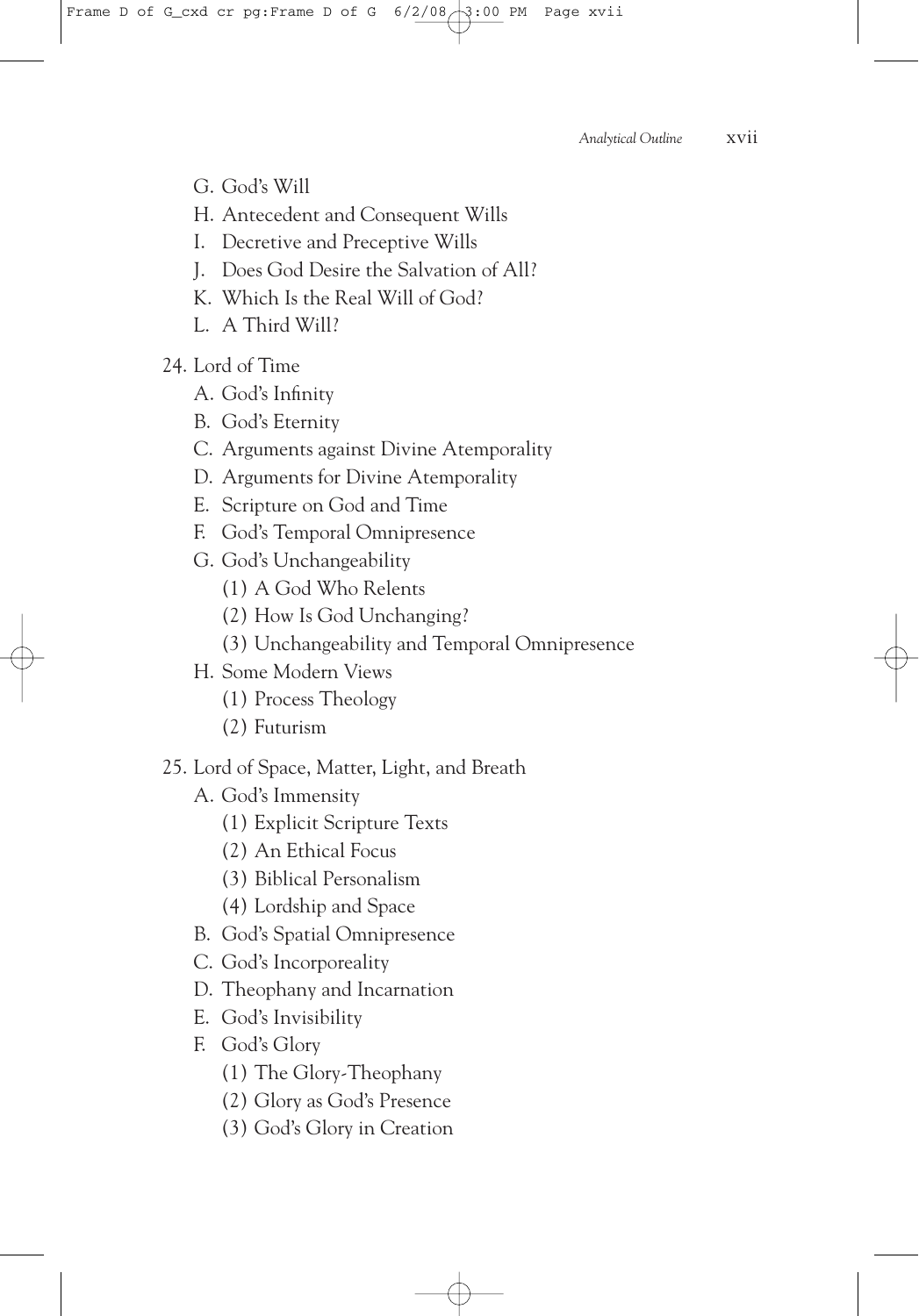xviii *Analytical Outline*

- (4) Glory and the Trinity
- G. God's Spirituality
	- (1) Power
	- (2) Authority
	- (3) Presence in Blessing and Judgment
	- (4) The Spirit in Redemptive History
- 26. The Self-Contained God
	- A. God's Aseity
	- B. Does God Have Feelings?
	- C. Can God Suffer?

#### PART SIX: THE TRIUNE GOD

- 27. God, Three in One
	- A. Trinitarian Basics
	- B. God Is One
	- C. God and the Gods
	- D. Contemporary Critiques of Monotheism
	- E. God Is Three
		- (1) Plurals
		- (2) Hypostatizations
		- (3) Divine Persons in the Old Testament
		- (4) Triads in the Old Testament
		- (5) Old Testament Triads of Divine Beings
		- (6) The Divine Persons of the New Testament
- 28. The Three Are God
	- A. Functional and Ontological Christologies
	- B. Taking Jesus' Deity for Granted
	- C. Christ, the Covenant Lord
	- D. Christ, the Son of God
	- E. Jesus, the Christ
	- F. Jesus Christ Is God
		- (1) John 1:1
		- (2) John 1:18
		- (3) John 20:28
		- (4) Acts 20:28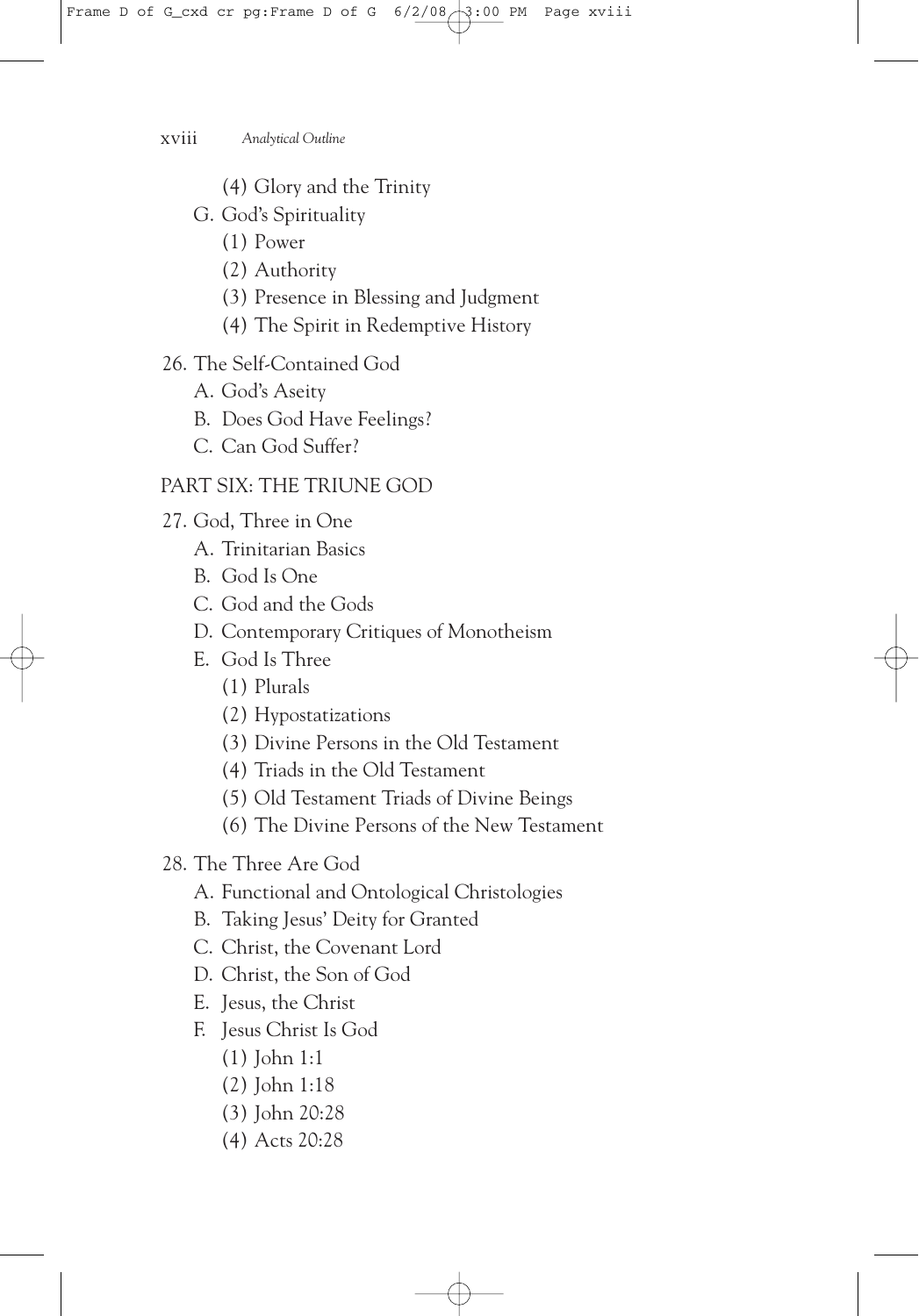*Analytical Outline* xix

- (5) Romans 9:5
- (6) 1 Timothy 3:15–16
- (7) 2 Thessalonians 1:12; Titus 2:13; 2 Peter 1:1
- (8) Hebrews 1:8
- (9) 1 John 5:20
- (10) Philippians 2:6
- (11) Colossians 2:9
- (12) Epilogue
- G. Other Titles of Christ
- H. Divine Attributes of Jesus
- I. Divine Acts of Jesus
- J. Jesus, Object of Faith and Worship
- K. Alleged Problem Passages
	- (1) Proverbs 8:22
	- (2) Mark 10:18
	- (3) John 14:28; 1 Corinthians 11:3; 15:28
	- (4) John 17:3
	- (5) 1 Corinthians 8:6
	- (6) Colossians 1:15–18
- L. The Deity of the Holy Spirit
- 29. Father, Son, and Spirit
	- A. The Distinctness of the Persons
	- B. The Distinct Personality of the Spirit
	- C. *Circumincessio*
	- D. Mutual Glorification
	- E. Substance and Persons
	- F. The Ontological and Economic Trinities
	- G. Eternal Generation
	- H. Eternal Procession
	- I. *Filioque*
	- J. Subordination
	- K. Trinitarian Models
	- L. Trinitarian Analogies
	- M. Philosophical Analogies
	- N. Trinity and the Lordship of God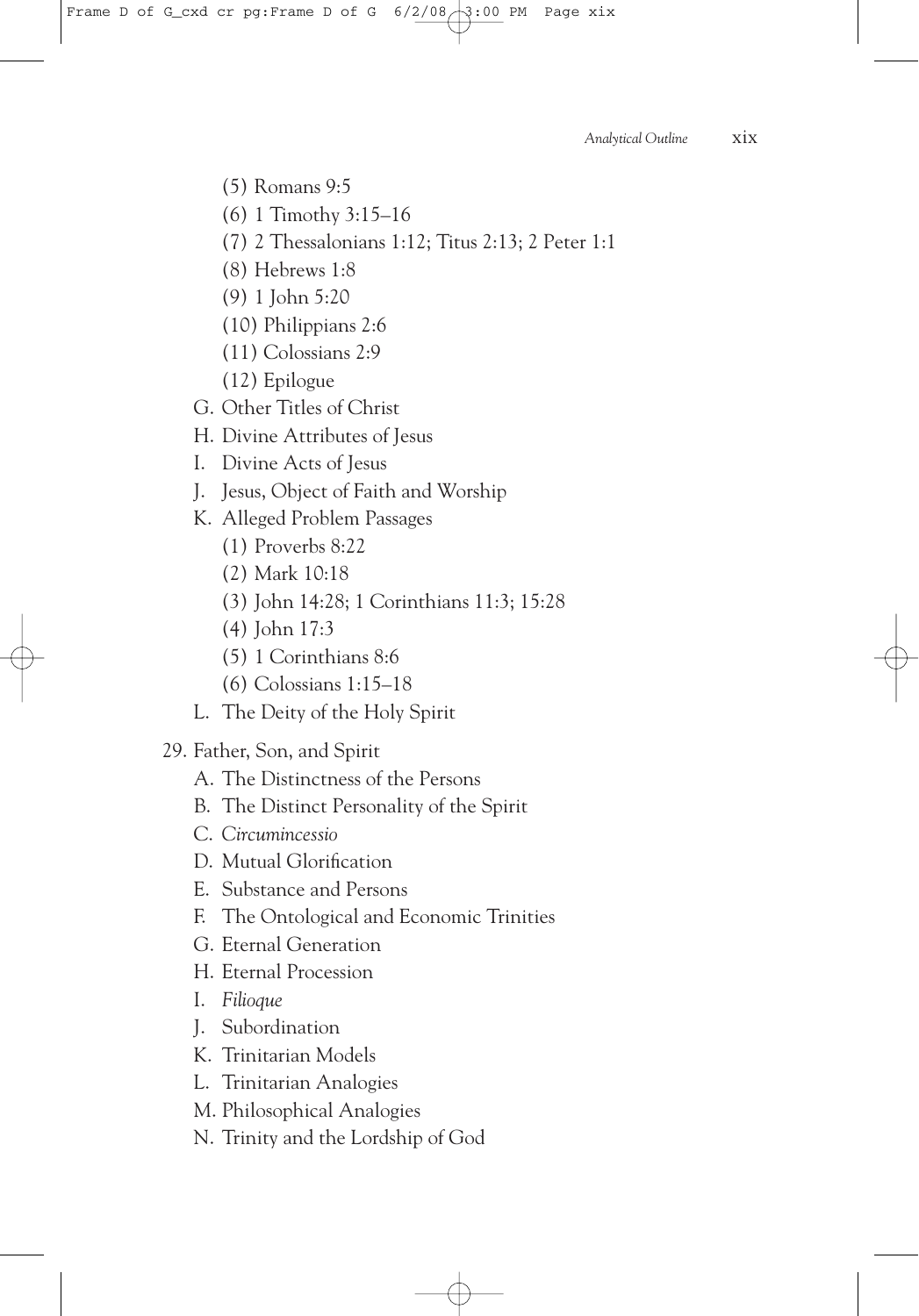|  | XX | <b>Analytical Outline</b> |
|--|----|---------------------------|
|--|----|---------------------------|

- 30. Summary and Conclusion A. Does God Exist?
- Appendix A: More Triads
- Appendix B: Mark Karlberg on *The Doctrine of the Knowledge of God*
- Appendix C: Mark Karlberg on *Cornelius Van Til: An Analysis of His Thought*
- Appendix D: Review of Benjamin Wirt Farley, *The Providence of God*
- Appendix E: Review of Paul Helm, *The Providence of God*
- Appendix F: Review of Frederick Sontag and M. Darrol Bryant (eds.), *God: The Contemporary Discussion*
- Appendix G: Review of Colin Brown, *Miracles and the Critical Mind*
- Appendix H: Review of David Ray Griffin, *Evil Revisited*
- Appendix I: Review of Brian Armstrong, *Calvinism and the Amyraut Heresy*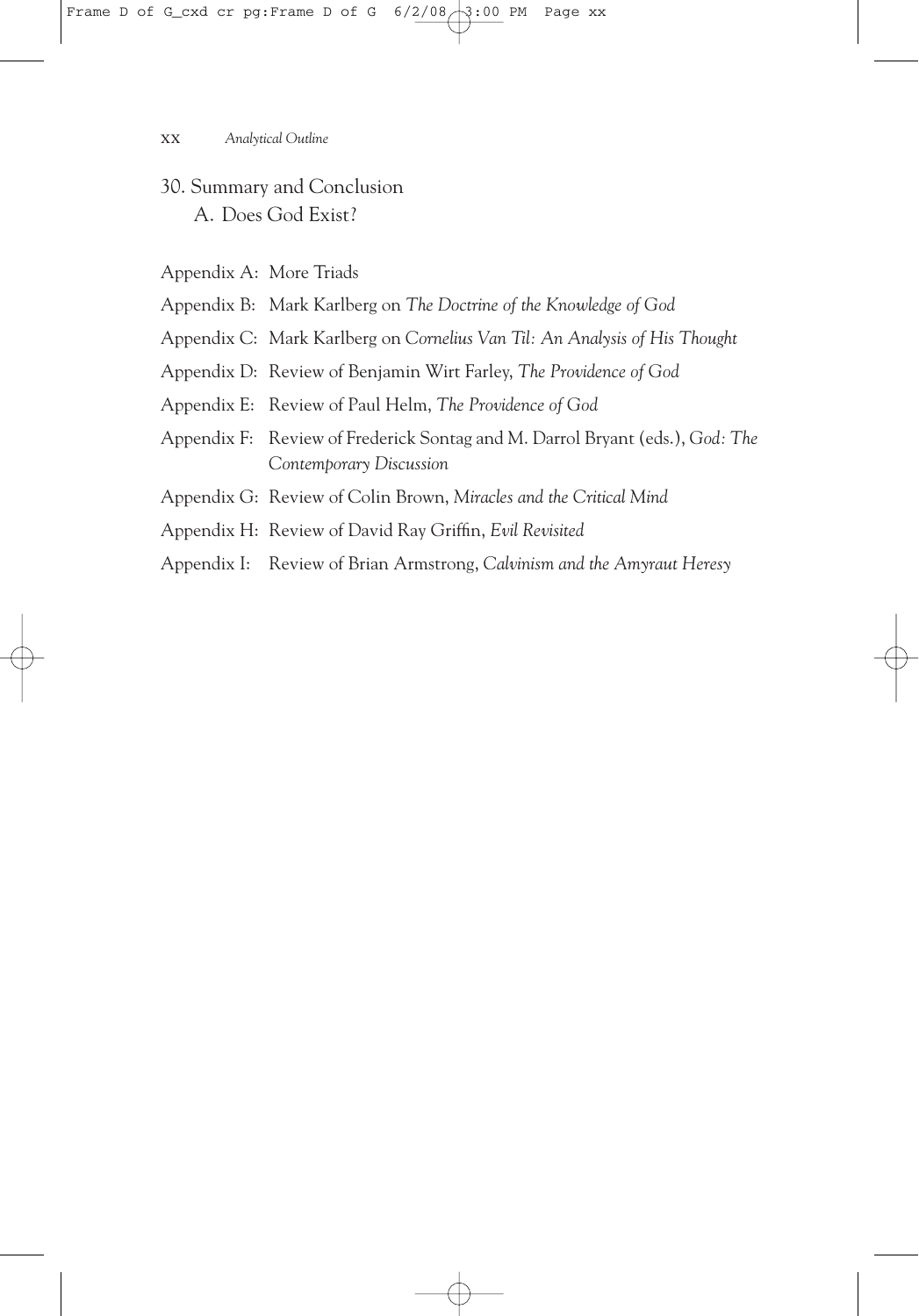## Preface

I am now returning to my Theology of Lordship series, fifteen years after the publication of its first installment, *The Doctrine of the Knowledge of God.*<sup>1</sup> First, let me thank all of you who encouraged me to continue, despite many interruptions! I'm sorry to have kept you waiting so long, but I do believe that in God's providence these intervening years have helped me to make this a better book than it otherwise would have been.

I have spent these years researching and focusing my thoughts, as well as doing other writing that has helped me to put the doctrine of God into a broader perspective. My *Medical Ethics*<sup>2</sup> and my *Perspectives on the Word of God*<sup>3</sup> were originally series of lectures in which I was able to explain and develop my three-perspective approach in application to specific issues and with a broader range of readers in mind.

My *Evangelical Reunion*<sup>4</sup> and my two books on worship, *Worship in Spirit and Truth*<sup>5</sup> and *Contemporary Worship Music: A Biblical Defense,*<sup>6</sup> were responses to church controversies—responses that, in these situations, I felt really couldn't wait. But though my studies of worship were forced on me by circumstances, I must regard those circumstances as providential. Nothing has been more helpful to my understanding of God's nature and work than my study of what it means to worship him according to Scripture.

And, of course, 1995 was the one hundredth anniversary of Cornelius Van Til's birth. I had long planned to pay homage to him in that year, and my rereading of his work yielded my *Apologetics to the Glory of God*<sup>7</sup> and *Cornelius Van Til: An Analysis of His Thought.*<sup>8</sup> I have always seen the Theology of Lordship series as in large part an attempt to apply Van Til's insights, and so I am very glad that I was able to give him some thorough attention before writing the present volume.

1. Phillipsburg, N.J.: P&R Publishing, 1987. Beginning in chapter 1, I shall refer to my books as shown in the list of abbreviations that follows this preface.

2. Phillipsburg, N.J.: P&R Publishing, 1988.

3. Eugene, Ore.: Wipf and Stock, 1999; originally published by P&R Publishing, 1990.

4. Grand Rapids: Baker, 1991. Now out of print.

5. Phillipsburg, N.J.: P&R Publishing, 1996.

6. Phillipsburg, N.J.: P&R Publishing, 1997.

7. Phillipsburg, N.J.: P&R Publishing, 1994.

8. Phillipsburg, N.J.: P&R Publishing, 1995.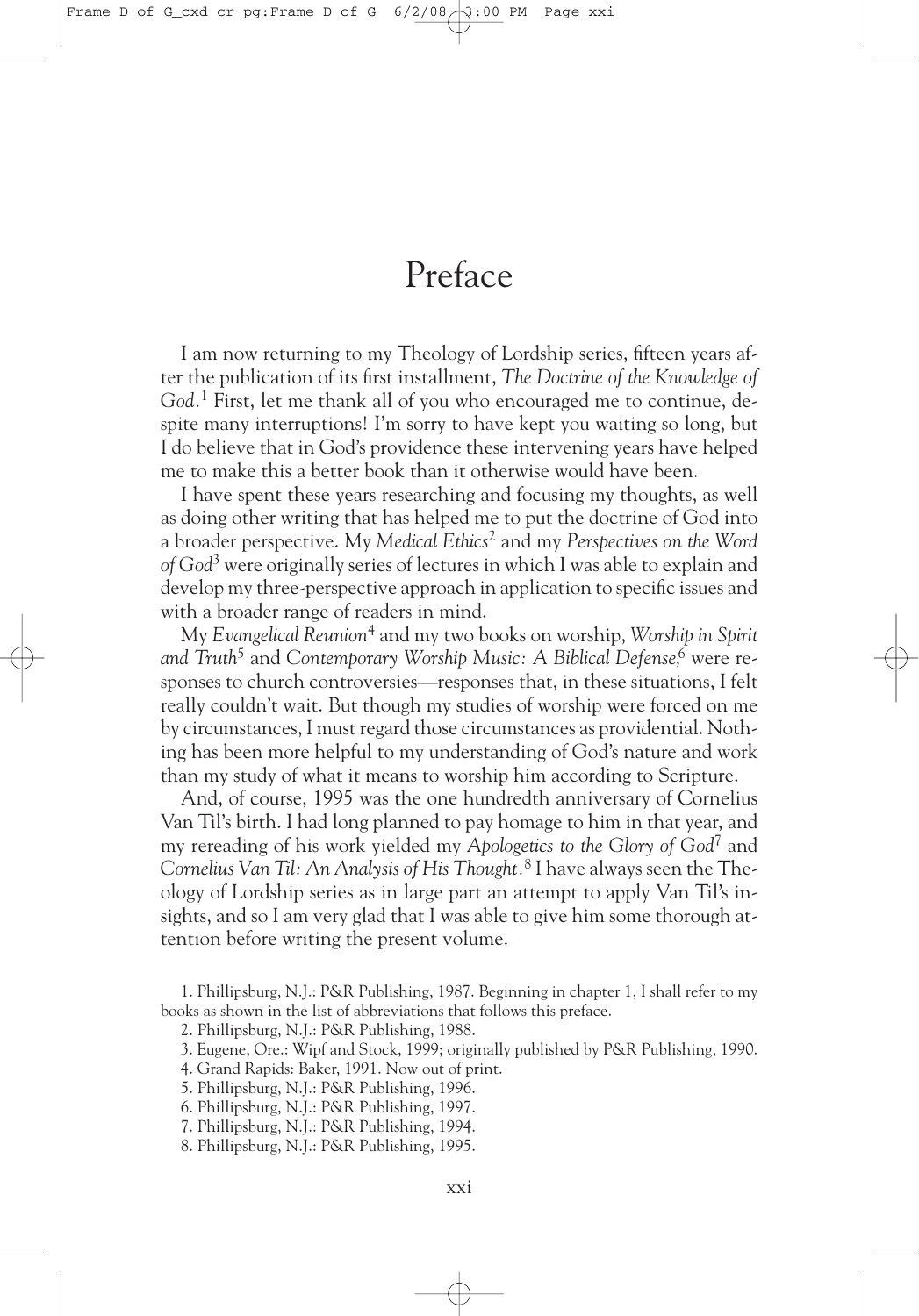xxii *Preface*

But I'm very happy to be back on track now with this series, and I hope that, after this book, *The Doctrine of the Word of God* and *The Doctrine of the Christian Life* will follow in fairly rapid succession—well, with perhaps a few minor interruptions. *The Doctrine of God* is the second volume to appear, but the third in the series as I envision it. The completed series will be on the doctrines of (1) the Word of God, (2) the knowledge of God, (3) God, and (4) the Christian life. The principle of this organization is that we meet God in his Word, a meeting that gives us knowledge, which enables us to describe him as God, which enables us to live for him. Of course, in my view this is not a rigid, temporal sequence. Each of these presupposes and enriches the other three, and each can be described from the perspective of the others. Careful readers will notice that each of these books discusses the subjects of the other three in summary fashion, so that the books differ more in emphasis and perspective than in sharply distinguishable subject matter. So the series itself has a perspectival structure, though each book can, I think, be understood by someone who hasn't read the others.

I envision these books as seminary-level texts that will be helpful to pastors and also to lay Christians who have done some college-level study.

Again, I want to thank all of those who have helped me to think through these matters, including my negative critics. As I approach this particular subject, I feel especially indebted to my teachers and colleagues, living and departed, who have taught the doctrine of God: Cornelius Van Til, John Murray, Edwin H. Palmer, D. Clair Davis, Norman Shepherd, Vern S. Poythress, and Sinclair Ferguson. Thanks also to Doug Swagerty, who produced an excellent edition of my lecture notes, a crucial step in getting my thoughts into some meaningful order; Carla Meberg, who helped me with proofreading on a volunteer basis; Steve Hays, Jim Jordan, and Vern Poythress, who sent me their usual thorough and insightful reviews of the book; the faculty and trustees of Westminster Theological Seminary in California, for giving me a leave of absence to complete the book; my students in the Doctrine of God and Man course at Westminster, who studied and discussed my manuscript, making many useful suggestions; the people at Reformed Theological Seminary, who welcomed me to my new position and encouraged me much through a difficult time in my life. Thanks also to James W. Scott, who edited this volume, and to P&R Publishing for their great patience with me.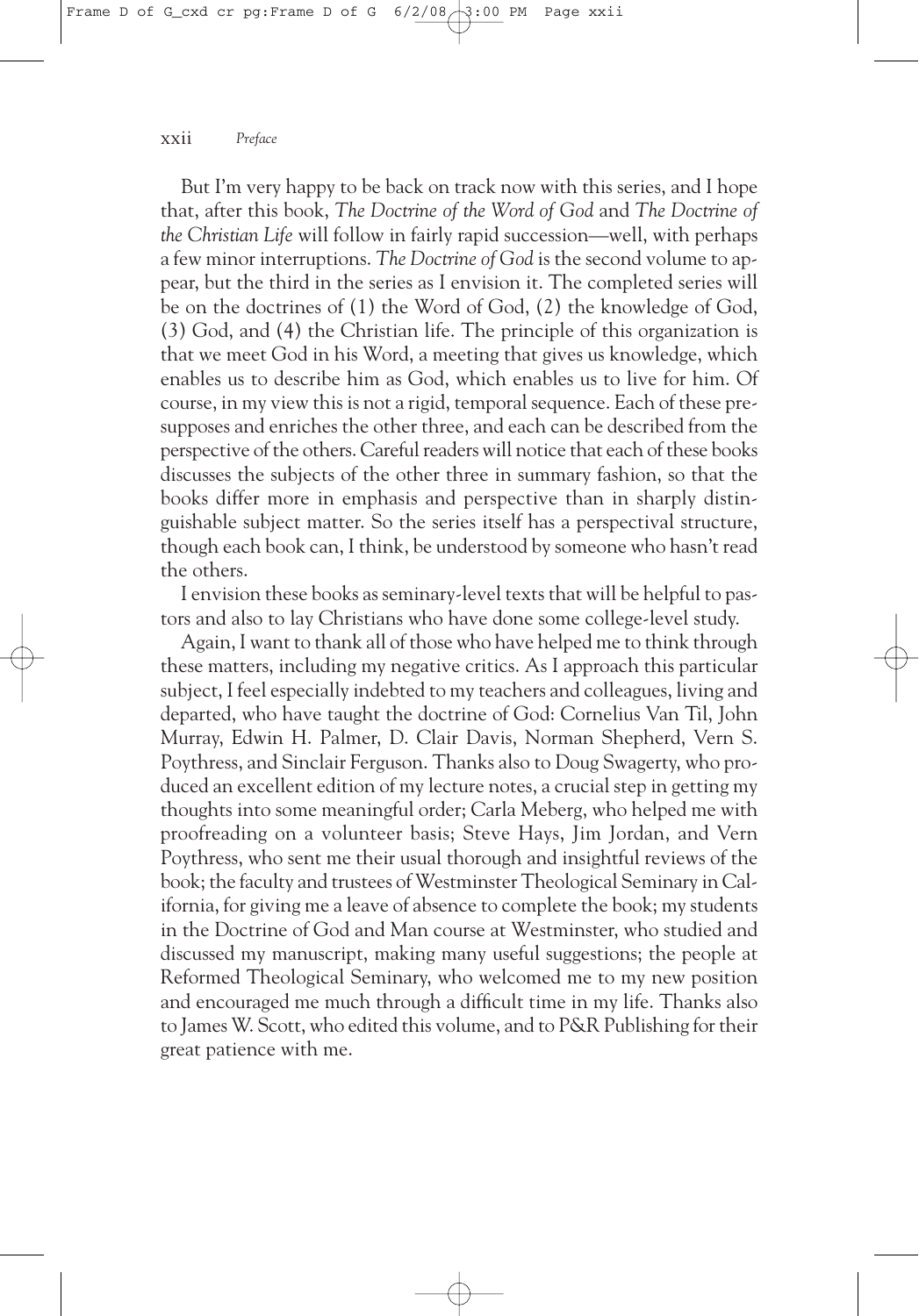# Abbreviations of Frequently Cited Titles

I will refer to classical sources merely by title (or abbreviation). These can be found in a variety of editions, some of which I have listed in the bibliography.

| AGG               | John M. Frame, Apologetics to the Glory of God (Phillipsburg, N.J.:<br>P&R Publishing, 1994)                                                                                       |
|-------------------|------------------------------------------------------------------------------------------------------------------------------------------------------------------------------------|
| ChD               | Karl Barth, Church Dogmatics (Edinburgh: T. and T. Clark,<br>$1936 - 60$                                                                                                           |
| <b>CVT</b>        | John M. Frame, Cornelius Van Til: An Analysis of His Thought<br>(Phillipsburg, N.J.: P&R Publishing, 1995)                                                                         |
| DBI               | Leland Ryken, James C. Wilhoit, and Tremper Longman III, Dic-<br>tionary of Biblical Imagery (Downers Grove, Ill.: InterVarsity<br>Press, 1998)                                    |
| DG                | Herman Bavinck, The Doctrine of God (Grand Rapids: Baker,<br>1951)                                                                                                                 |
| DKG               | John M. Frame, The Doctrine of the Knowledge of God (Phillips-<br>burg, N.J.: P&R Publishing, 1987)                                                                                |
| <i>Institutes</i> | John Calvin, Institutes of the Christian Religion, ed. John T.<br>McNeill, trans. Ford Lewis Battles, The Library of Christian<br>Classics (Philadelphia: Westminster Press, 1960) |
| JETS              | Journal of the Evangelical Theological Society                                                                                                                                     |
| RD                | Heinrich Heppe, Reformed Dogmatics (Grand Rapids: Baker,<br>1950, 1978)                                                                                                            |
| SCG               | Thomas Aquinas, Summa contra gentiles                                                                                                                                              |
| <b>ST</b>         | Thomas Aquinas, Summa theologiae                                                                                                                                                   |
| <b>WCF</b>        | Westminster Confession of Faith                                                                                                                                                    |
| <b>WLC</b>        | Westminster Larger Catechism                                                                                                                                                       |
| <b>WSC</b>        | Westminster Shorter Catechism                                                                                                                                                      |
| WTJ               | Westminster Theological Journal                                                                                                                                                    |

xxiii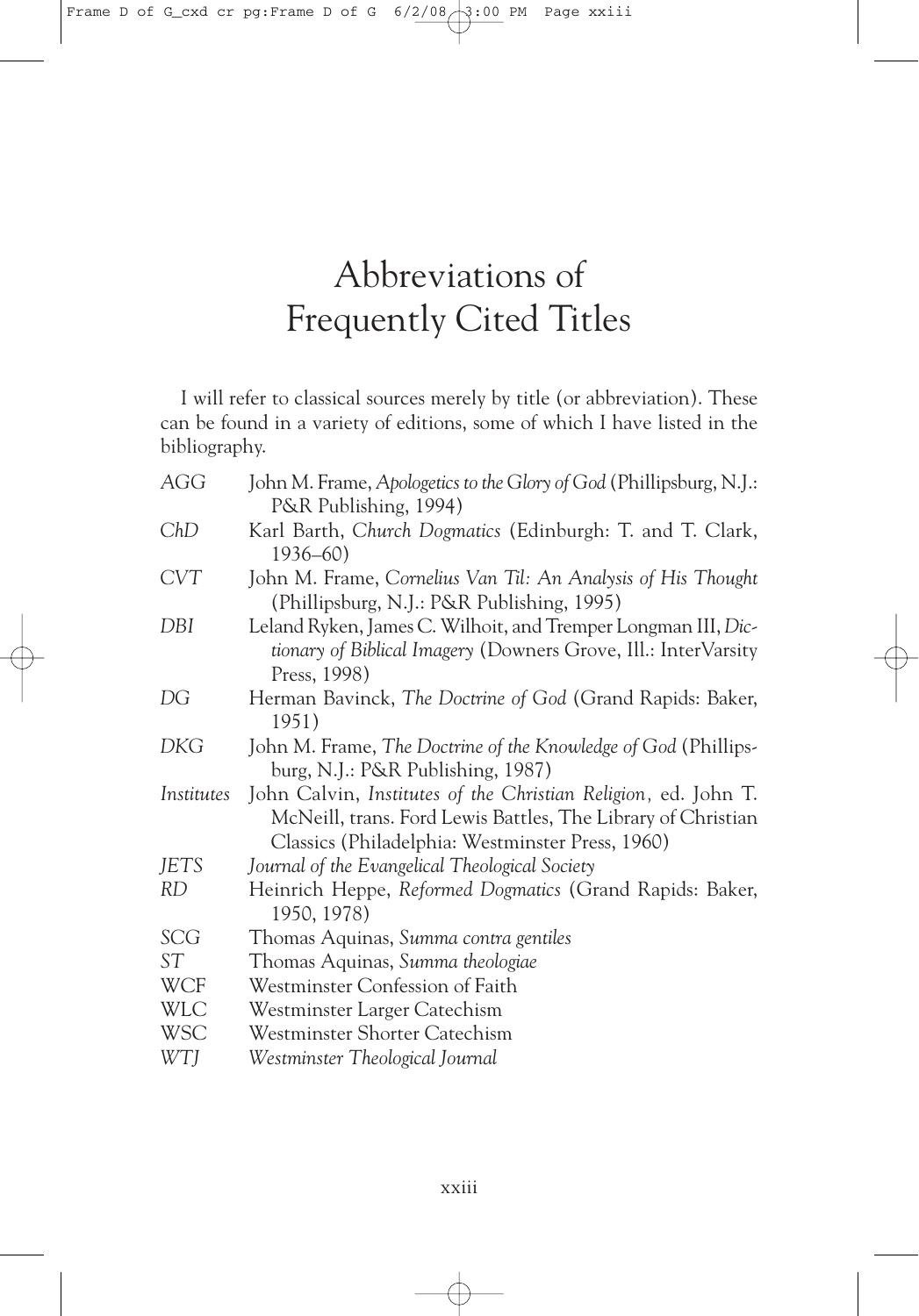*Intentional Blank*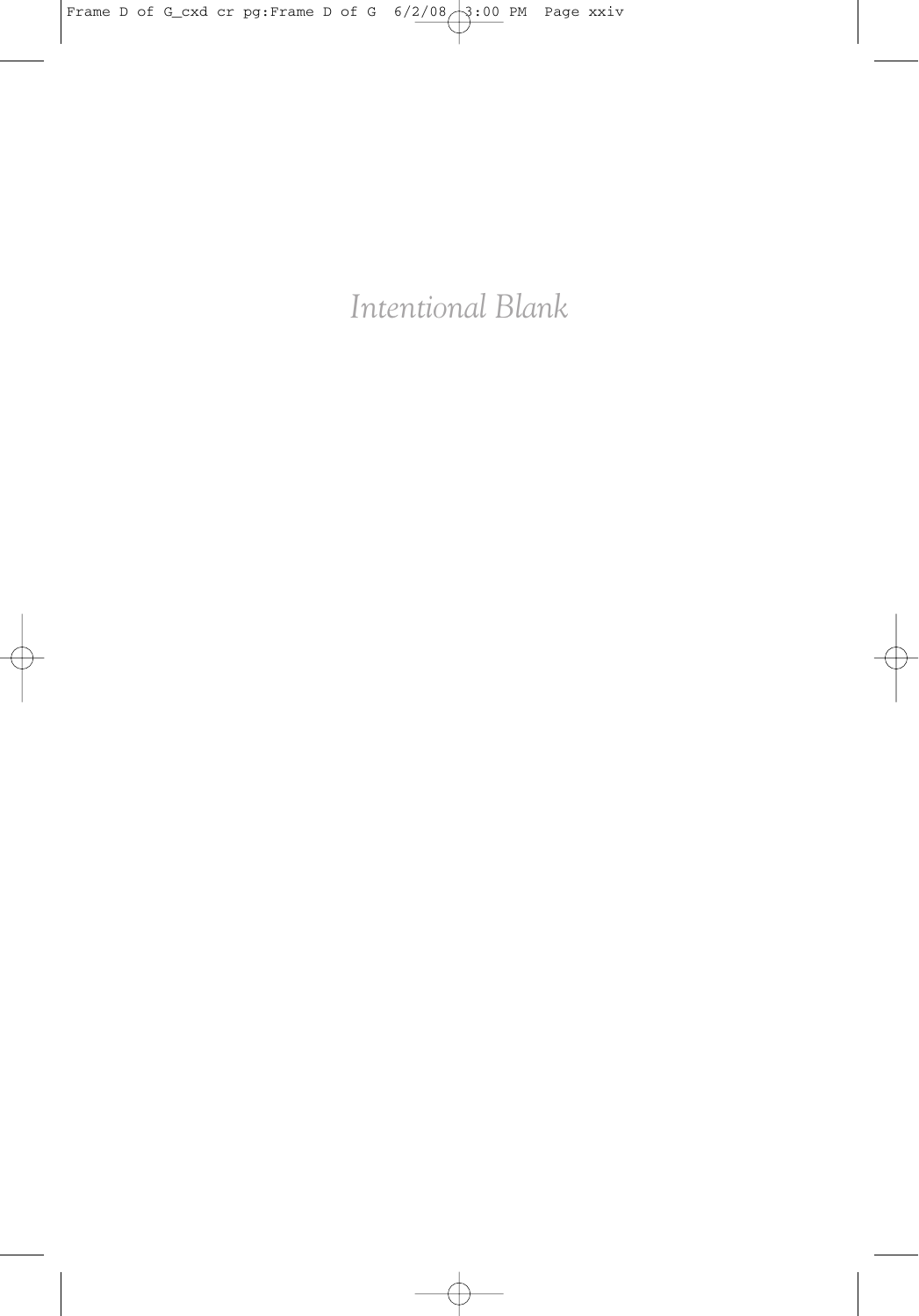### CHAPTER 1

## Introduction

There is nothing more important than knowing God. Consider these Scripture passages:

"Let not the wise man boast of his wisdom or the strong man boast of his strength or the rich man boast of his riches, but let him who boasts boast about this: that he understands and knows me, that I am the LORD, who exercises kindness, justice and righteousness on earth, for in these I delight,"

declares the Lorp. (Jer. 9:23–24)

Now this is eternal life: that they may know you, the only true God, and Jesus Christ, whom you have sent. (John 17:3)

But we live in an age in which the knowledge of God is rare. Many speak glibly about their belief in some god or other. But most would not even claim to know the true God, the God of the Bible. We know of so many people, of whom the psalmist's words are true:

In his pride the wicked does not seek him; in all his thoughts there is no room for God. (Ps. 10:4; cf. Rom.  $3:11$ )

A large percentage of people today would say that they believe in God, but they rarely give him a thought, and they routinely make their decisions as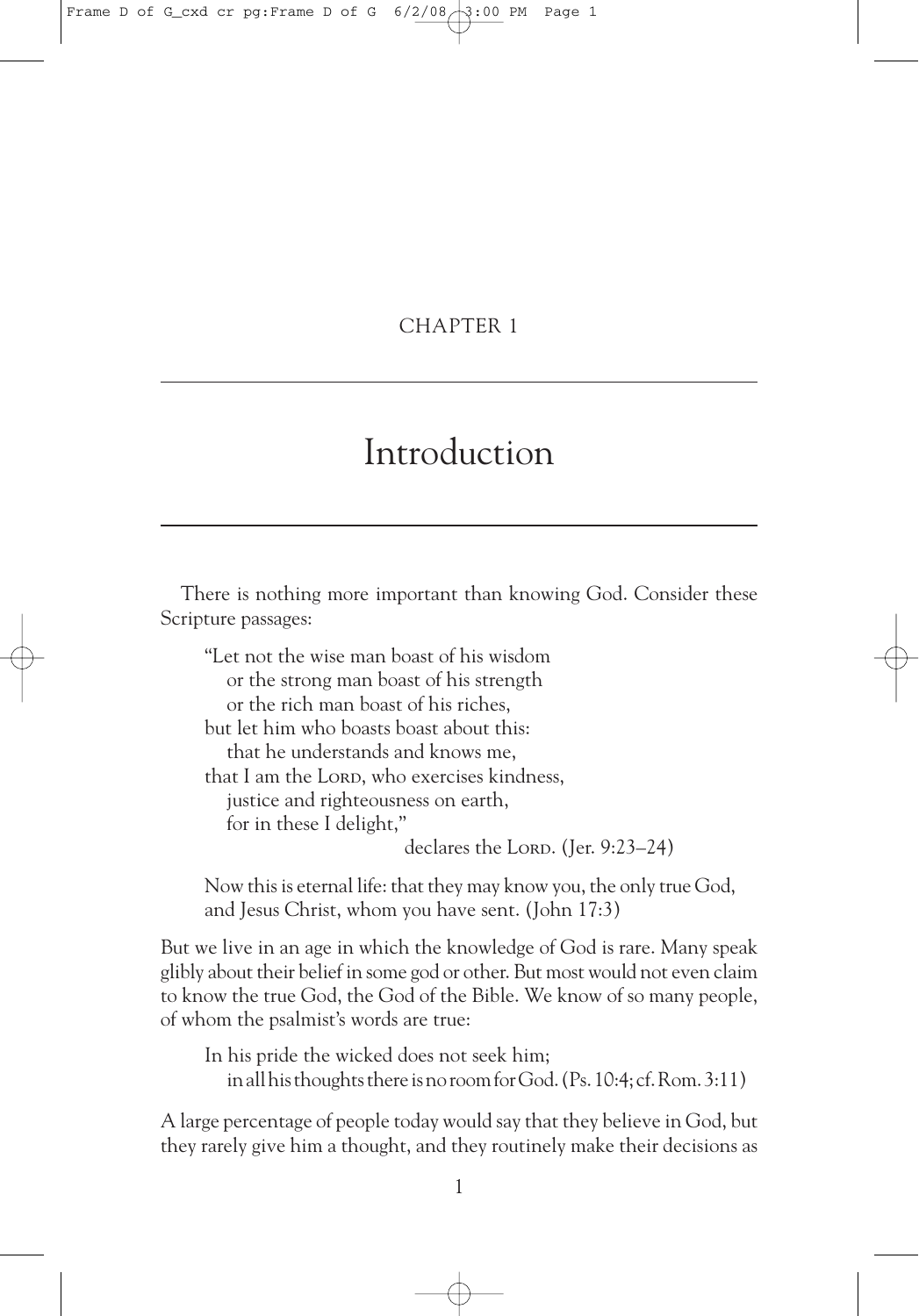#### 2 *Introduction*

if he didn't exist. So "the fool says in his *heart,* 'There is no God' " (Ps. 14:1), whatever else he may say with his lips. Modern culture becomes more and more secular, pressing even to remove expressions of Christian faith from the public square. Abortion becomes a constitutional right. Criticisms of naturalistic evolution are excluded from public discussion because they are "religious."1 Opinion makers and the mass media regard as hopelessly outdated the views that sex belongs only within marriage, that homosexuality is wicked, and that marriage is for life.

Alongside this idolatry of the secular, there are elements of modern society that are becoming more open to various old and new spiritualities, to views and practices dismissed by traditional Christianity as superstitions: crystals, occult healing, channeling, and mysticisms of various sorts.2 The irony is that while society becomes more tolerant of these things, it becomes less tolerant of biblical Christianity. Although the opinion makers tell us that there are "many paths to God," they exclude the Christian path because it claims to be exclusive. The interesting fact is that both those who idolize secularity and those who promote alternative spiritualities agree in rejecting the God of Scripture. Only he is of sufficient weight for them to recognize as their enemy. So they are eager to shut him out of the cultural dialogue, to replace him with almost any alternative.

This cultural drift often captivates Christians as well. David Wells speaks vividly of the "weightlessness of God" in many churches today.3 Churches and individual Christians devoted to the service of God often govern their lives by the standards of modern secular culture, rather than by the Word of God. They hear and speak about God, often with enthusiasm, but he makes little real difference to them. But how can it be that the Lord of heaven and earth makes no difference?

The doctrine of God, therefore, is not only important for its own sake, as Scripture teaches us, but also particularly important in our own time, as people routinely neglect its vast implications. Our message to the world must emphasize that God is real, and that he will not be trifled with. He

3. David F. Wells, *God in the Wasteland* (Grand Rapids: Eerdmans, 1994), 88–117. I have expressed some differences with Wells's critique of modern evangelicals in my *Contemporary Worship Music: A Biblical Defense*(Phillipsburg, N.J.: P&R Publishing, 1997), 175–201, a discussion also published in *WTJ* 59 (1997): 269–318, with responses by Wells and Richard Muller, and a further response from me. But I have profited greatly from his observations.

<sup>1.</sup> See especially Phillip Johnson, *Reason in the Balance* (Downers Grove, Ill.: InterVarsity Press, 1995) for a critique of this compartmentalization.

<sup>2.</sup> See the books of Peter Jones, *The Gnostic Empire Strikes Back* (Phillipsburg, N.J.: P&R Publishing, 1992), and *Spirit Wars* (Escondido, Calif.: Main Entry Editions, 1997).